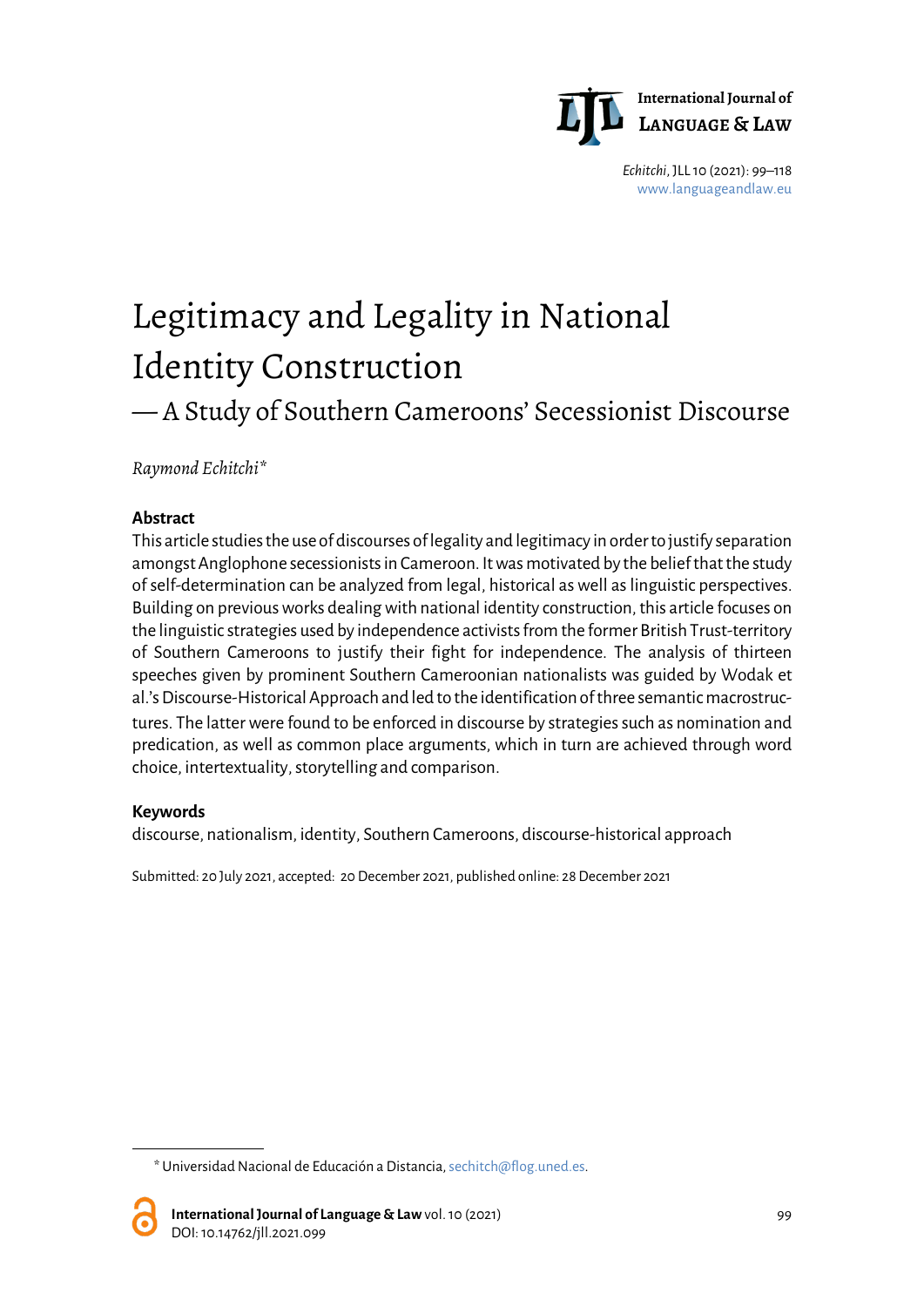# 1. Introduction

This paper aims to investigate the extent to which English-speaking separatists appeal to legality and legitimacy in order to discursively construct a separate nation. It is part of a broader study whose major aim was to demonstrate that language has been used as a form of political action by Southern Cameroonian nationalist groups, whose goals are the formation of the Southern Cameroonian identity, the legitimisation of their fight, and a call on all Southern Cameroonians to join the fight. The beginning of the 21<sup>st</sup> century will be kept in history as a period of time which witnessed the blossoming of substate nationalism in several parts of the World. For instance, as of 2021, Eastern Ukraine's Russian speaking people are still pushing fiercely for the international recognition of their independence from Kiev. In Spain, there is an ongoing debate over Catalonia and the desire of its local government to achieve independence, and in Africa, Biafran nationalists seem to have started rekindling their struggle to break away from Nigeria. Cameroon is no exception, as the Anglophone nationalist rhetoric has been spreading like wildfire in recent years. In fact, the situation, which was until very recently a rather peaceful one, has turned into an armed conflict between Cameroon's regular military and armed separatists.

The political struggle spearheaded by Anglophone nationalists who believe that the two English-speaking regions of Cameroon should secede and form a separate state has always had a lot of facets, one of them being a discursive one. As Anyefru (2010) notes, discourse has always been a key weapon in the Anglophone secessionists' political tussle, and as a reaction to this, their opponents, i.e., pro-union activists, have also been using discourse to make Cameroonians continue to value unity. Actually, discourse has always been an important weapon in the hands of politicians, as previously suggested by van Dijk, who posited that discourse is 'a form of political action' (1997: 20). Unfortunately, research on the discursive construction of nationalism amongst English-speaking separatists in Cameroon has been scanty. Therefore, this paper aims at adding knowledge to scholarship by answering the following research questions:

- 1. What ideas do English-speaking separatists use to present their fight as legal and legitimate?
- 2. What rhetorical resources do they use to convey those ideas?
- 3. What specific linguistic resources provide evidence of the discursive construction of a separate Anglophone nation?

Before tackling the above questions, research on discourse and identity in general will be presented, and this will be followed by a general overview of research on Anglophone nationalism in Cameroon. Then the methodological approach we chose for this study, namely Wodak's Discourse Historical Approach will be described.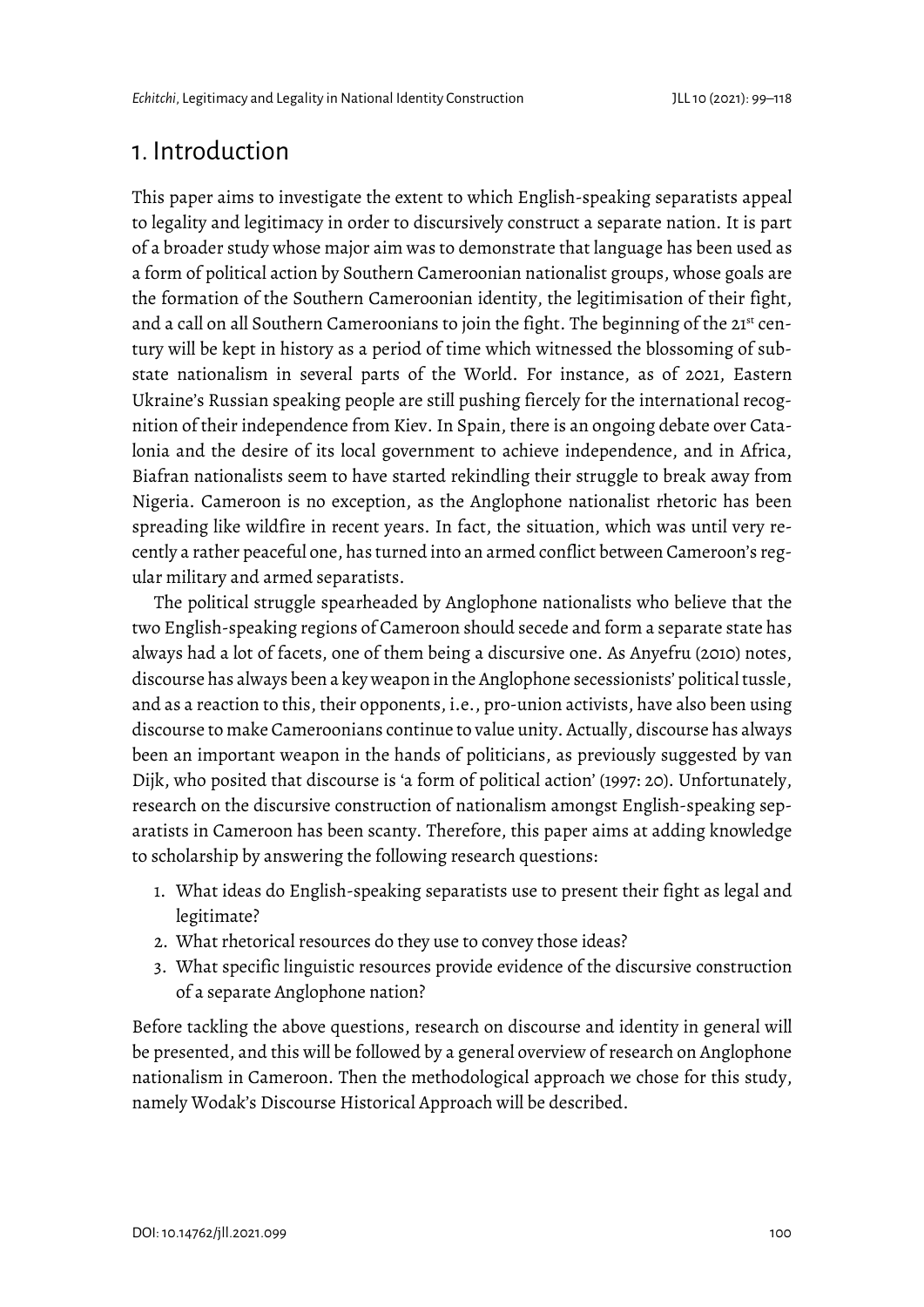### 2. Discourse and National Identity Construction

The construction of national identity is a topic that cuts across various fields of study such as linguistics, sociology and political science. In most situations, this process is backed by the use of specific narratives that are often spread through discourse, be it oral or spoken. Discourse shapes our world in ways that we can hardly imagine. Discourses may often get so rooted in people's minds that they forget that those discourses are mere abstract or theoretical constructions. This is what Phillips and Jørgensen (2002) call sedimentation. These fossilized theoretical constructs, also known as hegemonic discourses, are preeminent in many spheres of life. They include discourses of nationality, ethnicity, religion, gender, etc. Nevertheless, identity is never fixed, therefore these hegemonic discourses often get questioned, opposed and rejected. In fact, as Jensen (2008: 14) indicates, "a group becomes constituted once someone articulates it: that is speaks of it, to it, or on behalf of it" (for more on this, see Howarth, 2000; Phillip & Jørgensen, 2002). Therefore, in constructing one's group identity, it is unavoidable to assert its difference from other groups in what is referred to as social antagonism (Jensen, 2008).

As far as national identity construction is concerned, it is worth noting that it may build on various practices, such as the commemoration of an alleged common history (Hobsbawm & Ranger, 1983), which often includes a tendency to emphasize events that might contribute to consolidating what Anderson (2006) refers to as imagined communities, while rejecting other historical happenings that go against the idea of the nation that is being constructed. Therefore, as Renan (in Olick, Vinitzky-Seroussy & Levy, 2011) insists, national identity construction cannot be dissociated from history, which he defines as a "crucial factor in the creation of a nation" (80). This is definitely in accordance with Halbwachs, who found collective memory to be an important feature amongst social groups. People would therefore resort to narratives which are "told and retold in national histories, literatures, the media, and popular culture" (Hall, 1997: 613) in order for members of the community to see themselves in those narratives.

Research on the discursive construction of national identity has been carried out in various settings with European countries and nations being the target of most studies we were able to identify. First and foremost, we can mention Wodak et al.'s (1999) work, which not only discussed national identity construction in Austria but also provided scholars with a framework on how to analyse instances of national identity construction in discourse. Basically, Wodak and her colleagues posited that to analyse national identity discourse effectively, it was necessary to bring together the main ideas being discussed (which they refer to as contents), the rhetoric strategies used to achieve national identity and the specific linguistic structures in which the strategies are embedded. Furthermore, just as the scholars that have been mentioned earlier in this paper, Wodak et al. agree that history plays an important role in national identity construction, and this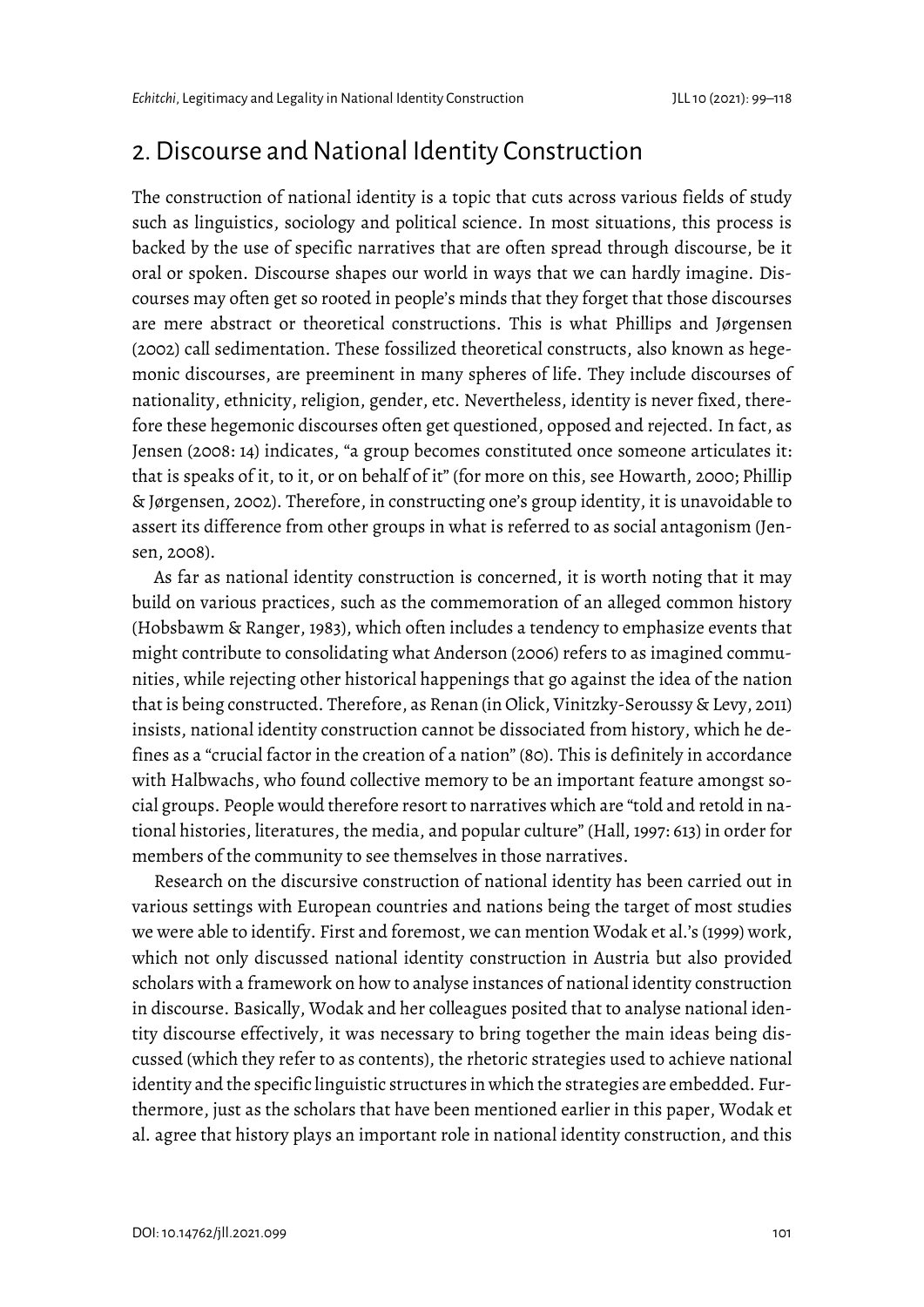is exactly why they decided to call their methodological framework the Discourse-Historical Approach.

Apart from Wodak et al.'s works, there have been other publications that tackled the discursive construction of national identity in Austria such as Karner's (2005) article, whose main point is the fact that Austrian-ness is being put to the foreground as a reaction against pan-Germanic ideologies that had until then enjoyed a considerable amount of support in the country. Elsewhere in Europe, Costelloe (2014) analyses the use of 'usvs-them' rhetoric in newspaper accounts of the 2005 riots in France, where the rioters were allegedly depicted as external threads to the French nation. Nationalism in the media has also been discussed by Rosie et al. (2006), who found out that media representations of the nation in the United Kingdom did not follow preestablished models and patterns but were often complex and self-contradictory. They conclude by indicating that in certain contexts, the superficial application of theories such as Anderson's imagined communities might not fully help researchers understand trends in national identity definition and construction, most especially in complex national contexts like Britain. This observation is not that different from that of Zhu (2015), who, after having studied the discursive manifestations of Scottish nationalism, concluded that adherence to Scottish nationalism has fluctuated over time, depending on whether or not Scotland received economic help from the British central administration. The discursive construction of national identity amongst the Catalan minority in Spain has been studied by Echitchi (2017), who revealed that Catalan nationalists' arguments for self-determination lie in the presentation of Catalonia as a distinct nation, an emphasis on the idea that the desire for self-determination is backed by most Catalans and that the struggle for Catalonia's independence has been going on for centuries.

As mentioned earlier, there seems to be less research on the discursive construction of national identity in contexts other than Europe. In fact, until two decades ago, this specific area of research did not attract a lot of interest in academia and tended to be championed by European scholars. Nevertheless, out of Europe, Mummery and Rodan (2007) discussed narratives related to Australian national identity in the context of the global war on terror. Chan Chi (2014) carried out an in-depth analysis of the relationship between Hong Kong and mainland China and found out that Hong Kong citizens have conflicting attitudes towards the mainland. Nevertheless, Chan Chi suggested that many Hong Kongers feel the need to assert and construct distinct cultural identity from mainland China and fight for economic freedom. The consolidation of national unity can be achieved by various discursive means that go beyond official addresses or other types of direct communication. In fact, as Huang Hoon (2004) posited, a careful analysis of stamp texts could reveal Singaporean authorities' desire to construct a national identity in this multi-ethnic city-state. In the United States, which is said to be a melting pot for different nationalities and ethnicities, the need to foster a sense of belonging amongst all Americans has led to various issues. For instance, Gavrilos (2010) reveals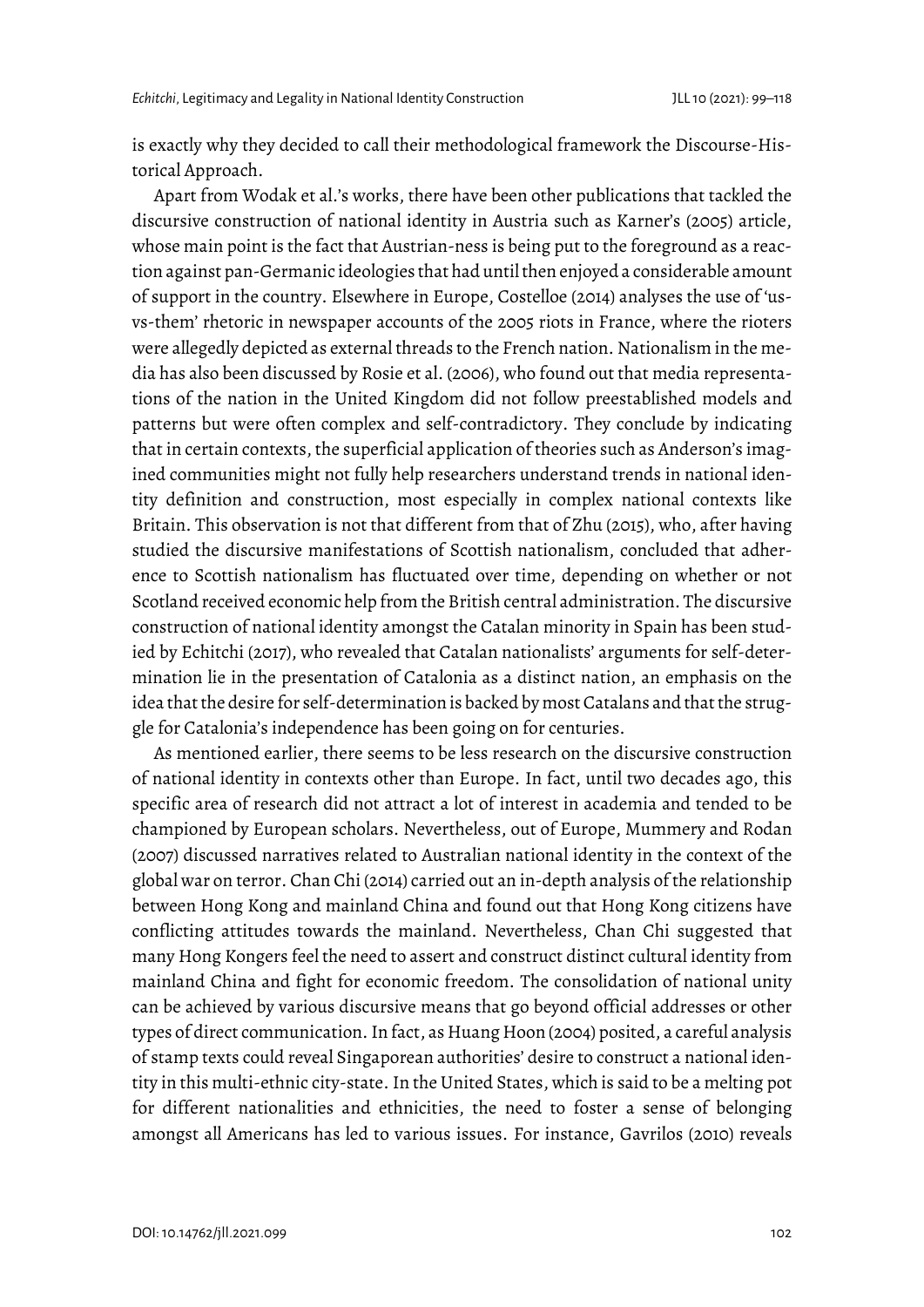that the construction of American identity was often achieved by emphasizing the Anglo-American ethnicity while attempting to assimilate other nationalities. Though that assimilation was rather successful in the past, Gavrilos indicates that it is now faced with difficulties, thus leading to narratives about otherness, which consist in claiming that the others in the historical past, who readily assimilated to the broader Anglo-American culture, should serve as examples to nowadays' aliens. In the African context, South Africa has attracted a fairly important number of studies on national identity, especially when it comes to the construction of the Afrikaner identity. For instance, Verwey and Quayle (2012) discuss Afrikaners' dilemma between their desire to reject racism while at the same time promoting their ethnic identity in discourse.

# 3. The Cameroon Anglophone Identity in Scholarly Publications

There have been many studies devoted to the Anglophone movement in Cameroon, most of them investigating the origins and manifestations of the current antagonism between French-speaking and English-speaking Cameroonians. These publications, which did not necessarily fall within Discourse Analysis, mainly discussed the historical foundations of the so-called Anglophone Problem, and the current plight of the English-speaking population of Cameroon.

The Anglophone Problem can be said to have begun after World War I, when the German colony of Kamerun was partitioned into two territories administered by two distinct colonial masters, namely Britain and France. However, it is on the eve of independence, when the former French and British colonies were about to reunify, that grudges amongst some Anglophones started to emerge (Konings & Nyamnjoh, 1997; Ngoh, [1](#page-4-0)999; Kam Kah, 2012). In fact, during the 1961 Foumban<sup>1</sup> Conference, in which the British and the French territories agreed on reunification after Southern Cameroons' independence, Francophone Cameroonians' future numerical and ideological domination could already be felt. Five years later, things became clearer when the Francophone president of Cameroon, Ahmadou Ahidjo, dissolved all Anglophone political parties to enforce a one-party system he masterminded. Throughout these years, alleged political oppression and the absence of freedom of speech made Anglophone Cameroonians harbour resentment against Francophone Cameroonians, represented by President Ahidjo and his successor, Paul Biya. The grievances would become evident after the reintroduction of multiparty politics in Cameroon in the early 1990's.

<span id="page-4-0"></span>Konings and Nyamjoh (1997) also provide in their paper a number of social, economic and political situations which have given flesh to Anglophone nationalism. For them, the

<sup>&</sup>lt;sup>1</sup> A town in the Francophone West Region, which borders the Anglophone territory.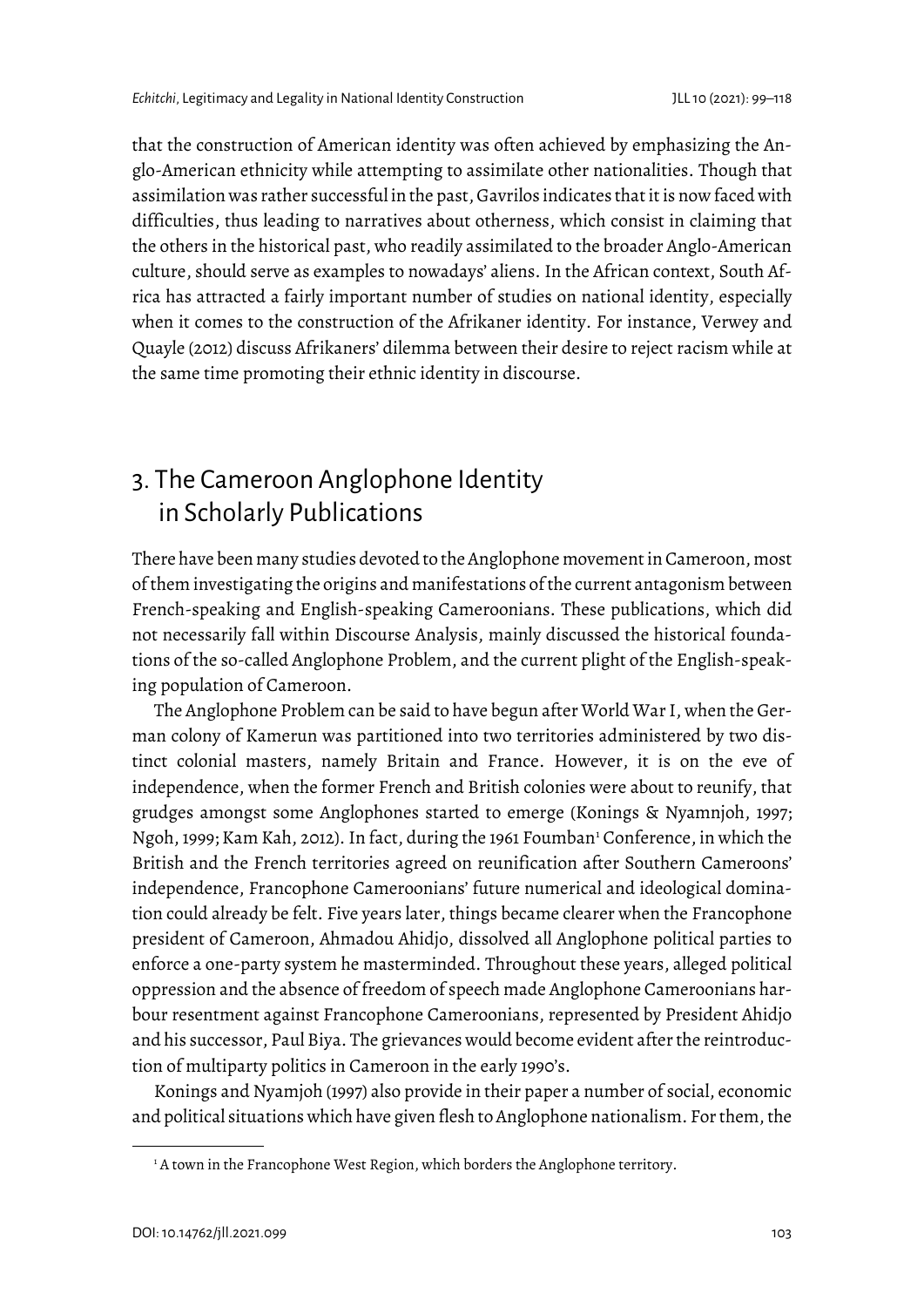most prominent of these reasons is the somewhat subordinate status of Anglophone Cameroonians when compared to their Francophone counterparts, as well as the alleged neglect of the territory that was formerly known as the British Southern Cameroons. These claims are reproduced by Fochingong (2005), who lengthily discusses the marginalization of Anglophones, reportedly characterized by their low representation in decision-making organs, the exploitation of the natural resources of the British Southern Cameroons without any benefit for the local populations, the branding of Anglophones as foreigners. Fochingong (2005) also indicates that the marginalization of Anglophones was preceded by a process of assimilation, which was characterized by a strong desire on the part of the country's Francophone-dominated administration to Francophonize the Anglophones as well as the institutions they inherited from the British administration of the territory.

This study aims at investigating the Anglophone problem, too, but differs from the above in the sense that it mostly deals with demonstrating how discourse has been used to construct and reproduce the Anglophone identity in Cameroon, with the ultimate goal of gaining greater autonomy and independence.

## 4. Methodology

As mentioned earlier in this paper, the theoretical method used in this paper is Wodak et al.'s (2019) Discourse-Historical Approach, which has been used to carry out research on power difference in discourse. The Discourse-Historical Approach falls within Critical Discourse Analysis (CDA), which is an interdisciplinary method for research on language in context. CDA clearly suits a study like the present one because it is built on the belief that discourse can be used to construct realities, to consolidate hegemonic relations or to resist or redefine them. This is exactly why Van Dijk, one of CDA's most prominent scholars, goes on to indicate that "Critical Discourse Analysis is a type of discourse analysis research that primarily studies the way social power abuse, dominance, and inequality are enacted, reproduced, and resisted by text and talk in social and political contexts" (2004: 352). As concerns Wodak's approach, it combines historical study, contextual analysis and linguistic analysis to achieve a better interpretation of pieces of discourse. Therefore, following in Wodak et al.'s (2019) footsteps, our analysis is made up of three main steps, which are discussed below.

#### 4.1. Contents

This is the first step of the Discourse-Historical Approach. It consists in identifying ideas that are pervasive in discourses of identity-formation or nationalism. Wodak and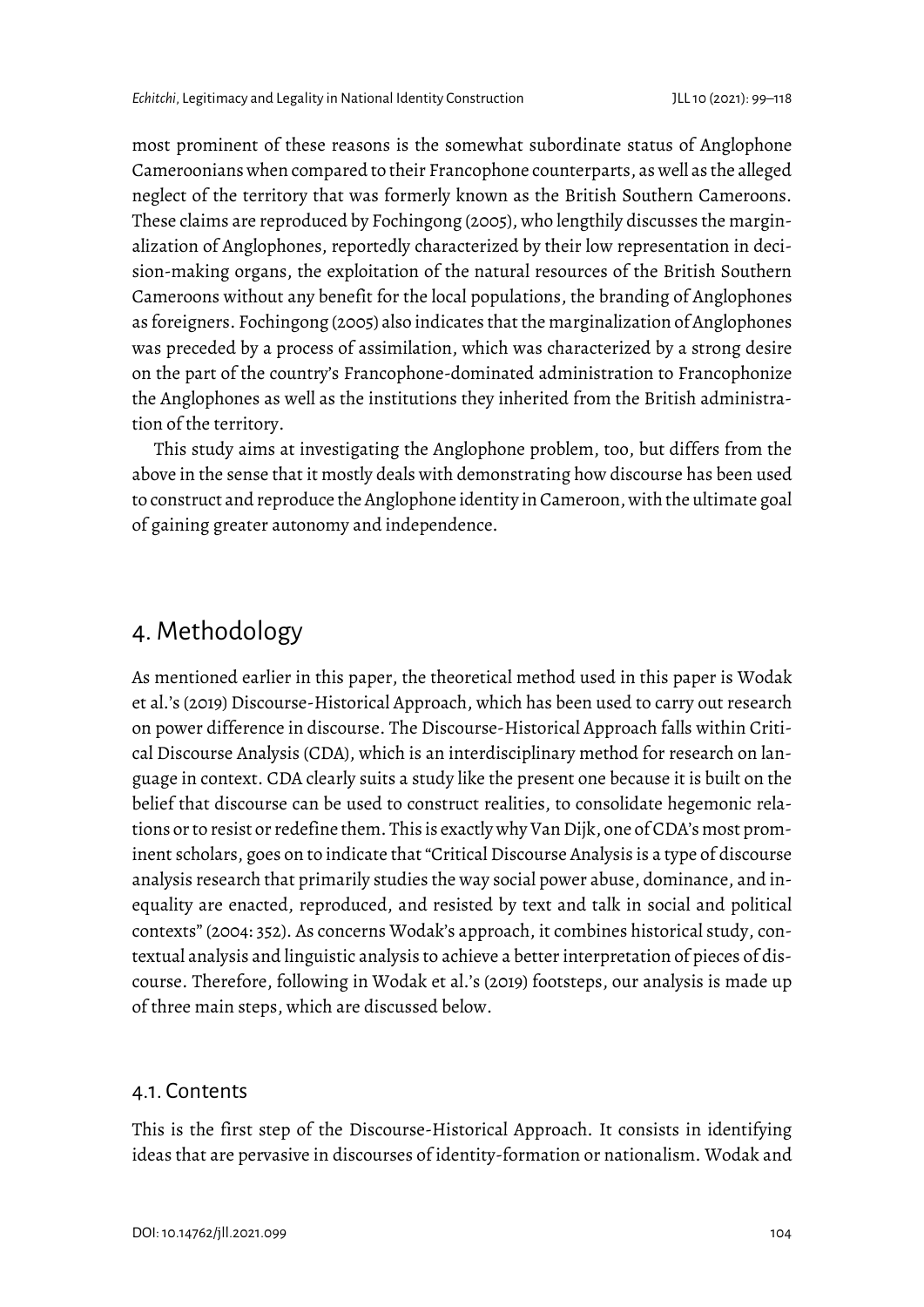her colleagues noted that to easily identify contents, it is necessary to carry out background research aimed at obtaining information not only from empirical works, but also from common narratives and other literature related to the subject being investigated.

#### 4.2. Strategies

In explaining what they refer to as strategies, the founding fathers of the Discourse-Historical Approach note the following:On the macro-level, we can distinguish between different types of macro-strategies employed in the discursive formation of national identity. These macro-strategies correspond to the main social macro-functions we discussed earlier, namely construction, perpetuation or justification, transformation and demontage or dismantling (Wodak et al., 2009: 33).

Discursive acts can serve to "construct and establish a certain national identity by promoting unification, identification and solidarity" (Wodak et al., 2009: 33), thus referred to as *constructive* strategies. If they serve to "maintain and [to] reproduce a threatened national identity" (ibid.), these discursive acts would be referred to as *perpetuation* or *justification* strategies. Furthermore, they can be *transformative*, that is, aimed to "transform a relatively well-established national identity and its components into another identity the contours of which the speaker has already conceptualized" (ibid.). Finally, discursive acts can "aim at dismantling or disparaging parts of an existing national identity construct", which explains their description as *dismantling* or *destructive strategies*  (ibid.).

### 4.3. Linguistic Means of Realization (Sub-Strategies)

Each macro-strategy is enforced in discourse by some other features that are referred to as sub-strategies. These sub-strategies are seen in the light of specific linguistic resources, which include the use of pronouns and other diction, resort to metaphor and metonymy, categorization, and positive self-presentation or negative-other presentation to enforce constructive strategies, or the use of storytelling and quoting credible sources to foster legitimization. As concerns transformation strategies, they are often realized through argumentation stereotypes known as topoi, disclaimers and speech acts like complaining. Finally, destructive or dismantling strategies are achieved by the variants of the sub-strategies used for building national identities, especially heteronomination (de Cillia et al., 1999: 161).

What can therefore be retained is the fact that identity, be it national, ethnic or religious, is not to be taken for granted, for it is constructed and enforced through discourse. Moreover, the construction of identity often involves the rejection of other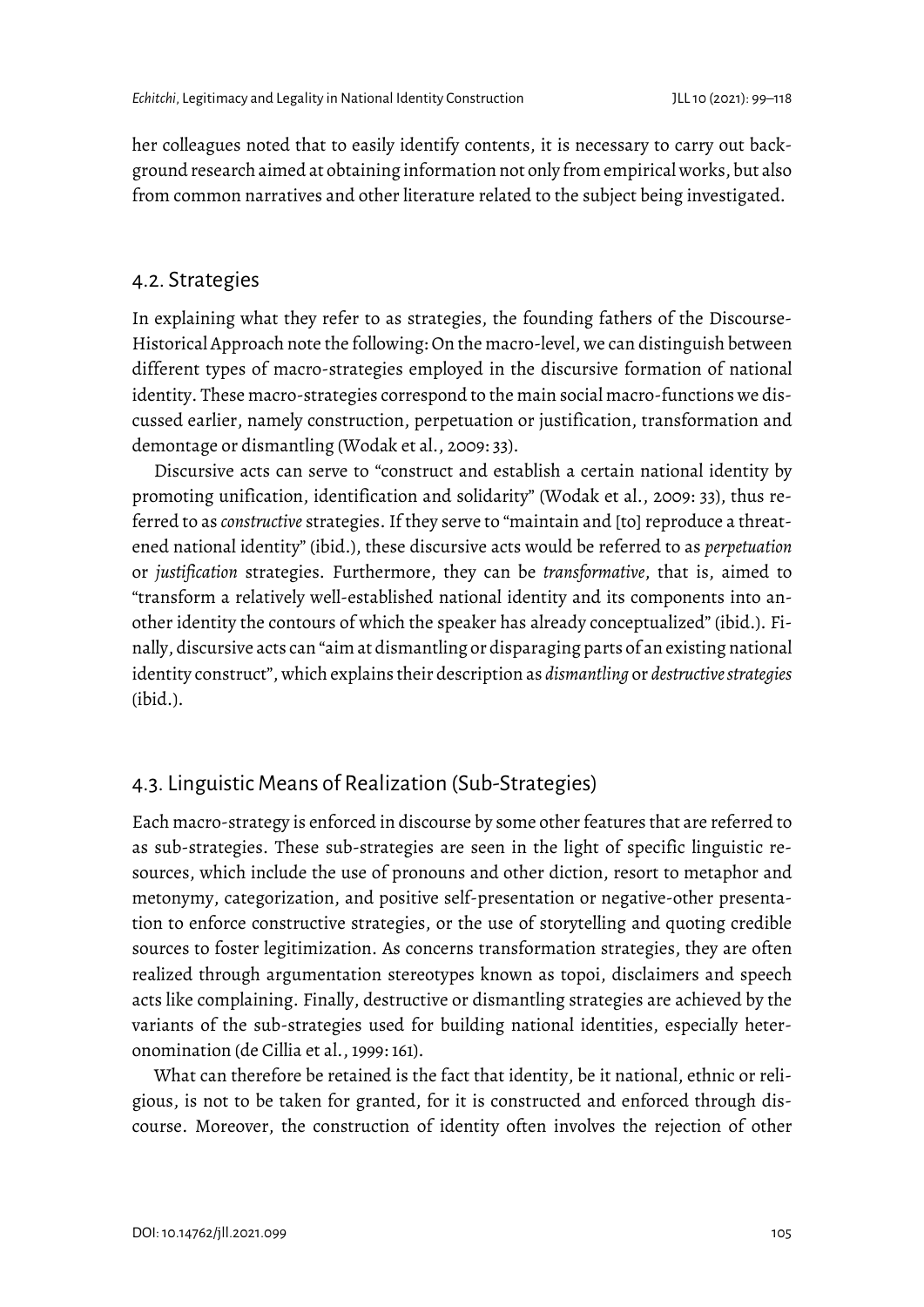identities, especially if those identities are opposed to the social group one wants to create. This therefore gives way to what is known as social antagonism. It is thus within this framework that the present investigation was carried out, as the authors noticed that the revamping of Anglophone nationalism in Cameroon was the result of the myriad of discourses which all aim at building this social group.

#### 4.4. Data Collection

To find out ways in which Anglophone nationalist leaders in Cameroon justify their struggle for self-determination, we decided to collect thirteen speeches (see Table 1) delivered by the most active Anglophone nationalist activists between 2010 and 2015. Those activists include Chief Ayamba, Nfor Ngala Nfor and Jude Ozughen, leaders of the Southern Cameroons National Council, which until 2017 was Southern Cameroons' main secessionist group, as well as Fon Gorji Dinka, the leader of another separatist faction known as The Republic of Ambazonia. Ngala Nfor is credited with coining an alternative appellation for Southern Cameroons, Ambazonia, whose use has skyrocketed over the past few years.

| Speech                                                                                                                                                                          | Author          | <b>Year of</b><br>release | Word<br>count |
|---------------------------------------------------------------------------------------------------------------------------------------------------------------------------------|-----------------|---------------------------|---------------|
| New year message to the nation by the national chair-<br>man of the SCNC and chancellor of the provisional ad-<br>ministration of the Federal Republic of Southern<br>Cameroons | Chief Ayamba    | 2010                      | 1330          |
| SCNC national chairman's address to the nation on the<br>occasion of the 49 <sup>th</sup> anniversary of the independence of<br>Southern Cameroons                              | Chief Ayamba    | 2010                      | 1775          |
| Address to the nation and the people of Ambazonia                                                                                                                               | Fon Gorji Dinka | 2010                      | 1016          |
| Address to the nation and people of Ambazonia silver<br>jubilee                                                                                                                 | Fon Gorji Dinka | 2010                      | 793           |
| Address to all Ambazonians on the occasion of the<br>launching of the Ambazonian nationality campaigns                                                                          | Fon Gorji Dinka | 2010                      | 2035          |
| Fear changed sides                                                                                                                                                              | Fon Gorji Dinka | 2011                      | 573           |
| Speech on the 51 <sup>st</sup> anniversary of Southern Cameroons in-<br>dependence                                                                                              | Nfor Ngala Nfor | 2012                      | 1859          |
| A speech presented by the chairman of SCNC North<br>America, Jude A. Ozughen on the SCNC North America<br>Convention                                                            | Jude Ozughen    | 2012                      | 2220          |

**Table 1**: Speeches to be analysed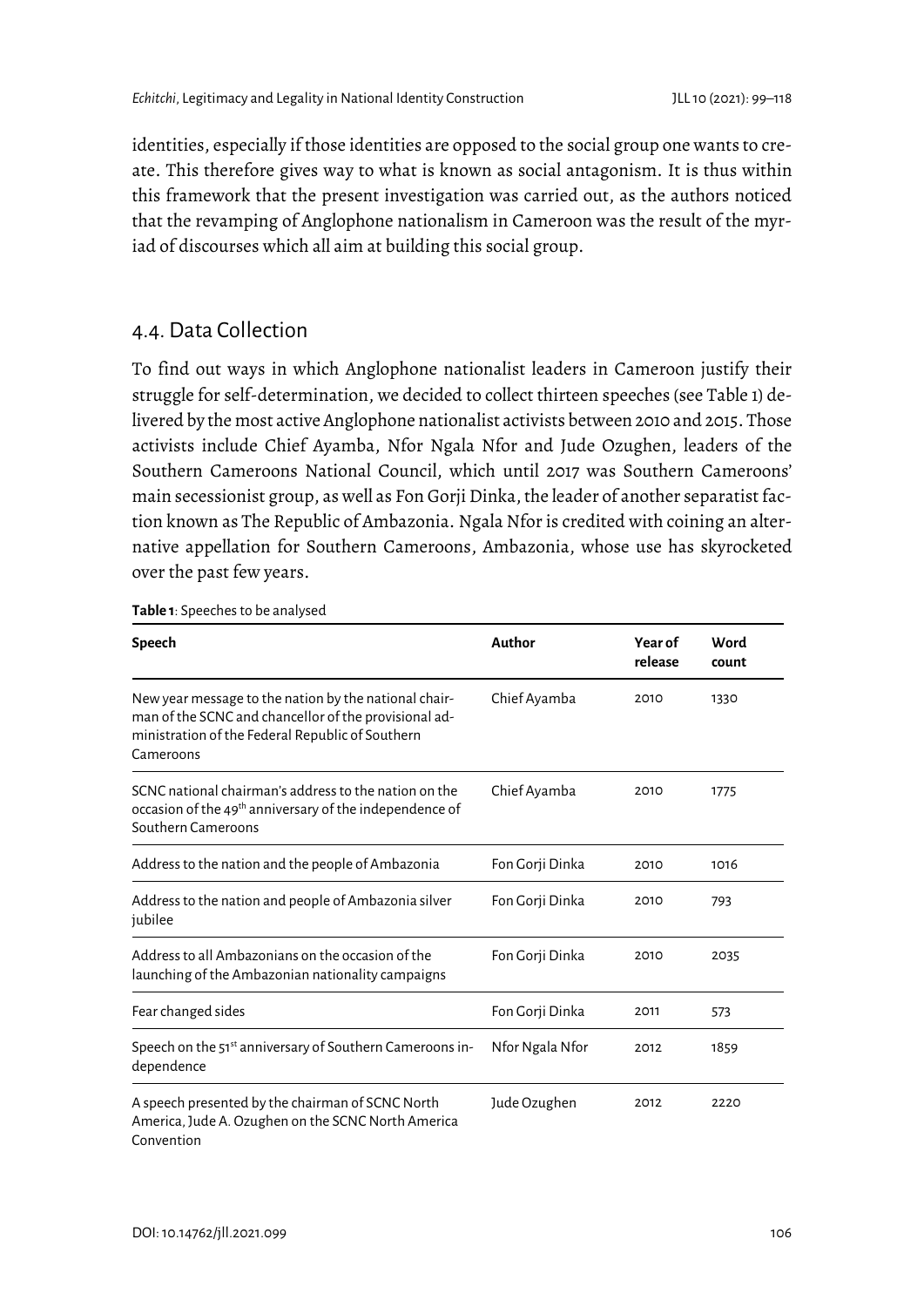*Echitchi*, Legitimacy and Legality in National Identity Construction JLL 10 (2021): 99–118

| Message of the SCNC to the people of British Southern<br>Cameroons end of year 2013                                     | Nfor Ngala Nfor | 2013 | 2064 |
|-------------------------------------------------------------------------------------------------------------------------|-----------------|------|------|
| Address on the occasion of the $53rd$ anniversary of the<br>confiscated independence of British Southern Came-<br>roons | Nfor Ngala Nfor | 2014 | 2289 |
| Message to the people of British Southern Cameroons for<br>the new year 2015                                            | Nfor Ngala Nfor | 2014 | 1616 |
| Message to British Southern Cameroons students on the<br>occasion of student cultural week                              | Nfor Ngala Nfor | 2015 | 1931 |
| SCNC message to the people of British Southern Came-<br>roons end of year 2015                                          | Nfor Ngala Nfor | 2015 | 2334 |

# 5. Results and Analysis

After collecting the thirteen speeches, they were analyzed in accordance with the guidelines provided by Ruth Wodak et al. Since this paper is specifically about the construction of legitimacy and legality, emphasis will be laid on justification strategies. According to Paul Chilton (2004: 46), justification can be defined as a set of strategies that aim at enforcing political decisions and consolidating a certain rulership. This definition is thus not very different from Wodak's (2009: 33), who states that justification strategies are used to "emphasize the legitimacy" of certain acts or events. Therefore, justification is seen here, not only as a way to consolidate rulership or perpetuate a certain situation as Chilton posits, but first and foremost as a means of bringing out the legitimate and legal nature of Southern Cameroonians' political struggle. It is worth indicating that despite their contiguous meanings, legality and legitimacy are treated as two separate entities in this paper. Thus, legality is understood as being primarily about law, while legitimacy deals with issues such as morals and ethics. The justification strategies used by Southern Cameroonian nationalists fall within the realms of both legitimacy and legality. For those political activists, their struggle for independence is both morally acceptable and backed by international, and even domestic law. This is evidenced in the three contents or semantic macro-structures which were identified following the analysis of the thirteen speeches under study. As Table 2 shows, these semantic macro-structures encompass nomination and predication strategies as well as argumentation schemes such as the topoi of legality, comparison, history as a teacher, justice and equality, and the topos of religion.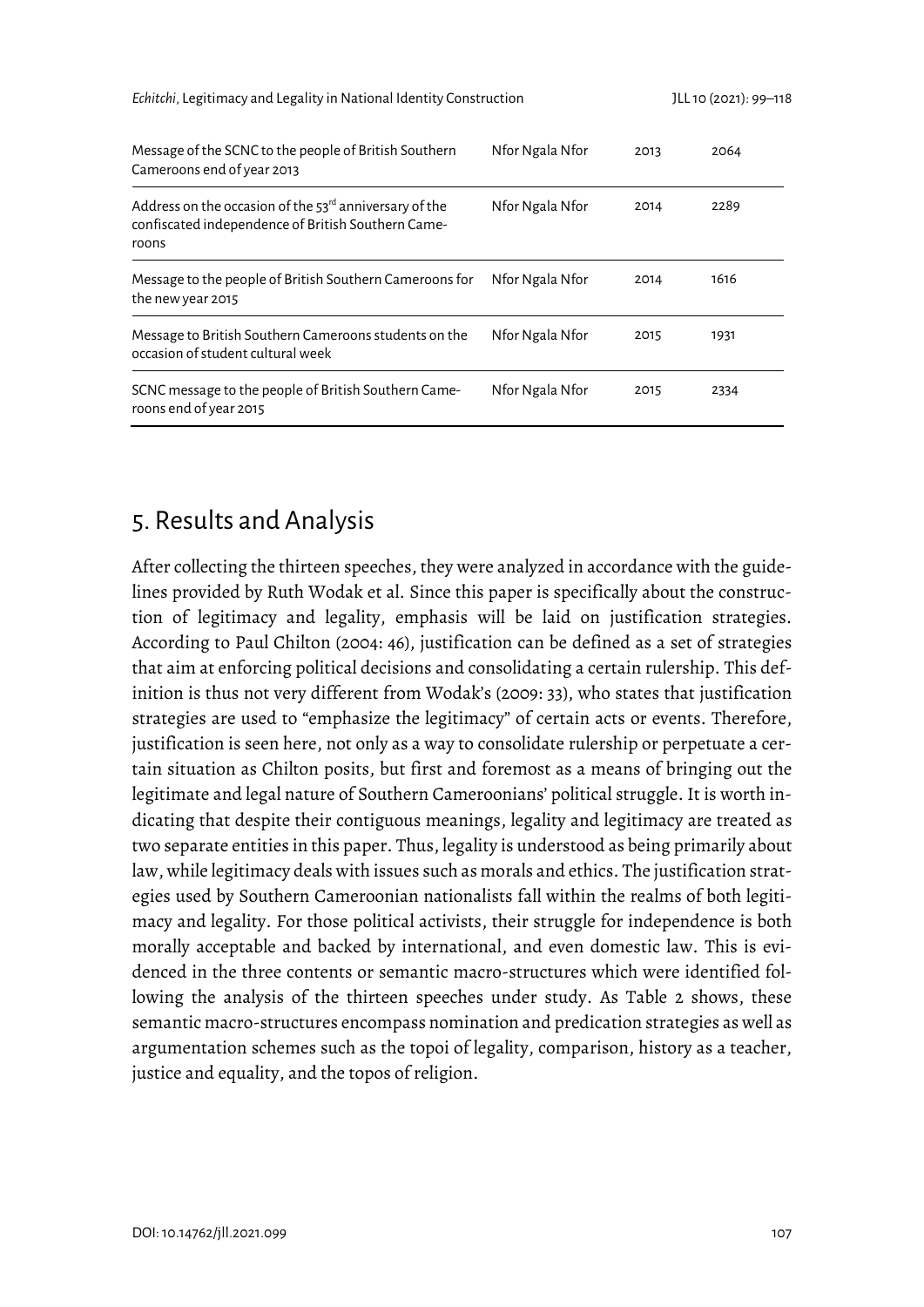| <b>Contents</b>                                                      | <b>Strategies</b>                                                                    | Linguistic means                                                                                  | Specific examples                                                                                                                                                                                                               |  |
|----------------------------------------------------------------------|--------------------------------------------------------------------------------------|---------------------------------------------------------------------------------------------------|---------------------------------------------------------------------------------------------------------------------------------------------------------------------------------------------------------------------------------|--|
| Southern Cameroons'<br>struggle is backed by<br>law                  | Nomination and predi-<br>cation, topos of legality                                   | Lexemes indicating illegal-<br>ity, intertextuality, refer-<br>ence to authorities,<br>comparison | Illegal, Art. 102 of the UN Char-<br>ter, UNGA Resolution 1608 of<br>April 21, 1961, Art. 4(b) of the<br>AU Constitutive Act, uti<br>possedetis juris                                                                           |  |
| Southern Cameroons is<br>in a state of colonialism<br>and annexation | Nomination and predi-<br>cation, topos of compar-<br>ison, topos of Human<br>Rights  | Lexemes relating to coloni-<br>alism and imperialism, sto-<br>rytelling                           | imperial propaganda, annexa-<br>tion, foreign occupation, coloni-<br>alism, colonial occupation,<br>Francophone, Anglophone,<br>Frenchification, Francopho-<br>nised, arrested, tortured, de-<br>tained, murdered in cold blood |  |
| Southern Cameroons'<br>struggle is a divine mis-<br>sion             | Nomination and predi-<br>cation strategies, topos<br>of religion, topos of<br>threat | Reference to God, positive<br>characterization, intertex-<br>tuality                              | Children of God, God's will, God<br>on our side, Children of Israel's<br>journey to the Promise Land                                                                                                                            |  |

**Table 2**: Justification strategies

### 5.1. Southern Cameroons' Independence Struggle is Backed by Law (Legality)

One of the most important justification strategies in the speeches under study is the desire on the part of Southern Cameroonian nationalist leaders to make it clear to everyone that their struggle is not just legitimate, but also fully legal. Self-determination groups in Cameroon's English-speaking territory are still considered to be illegal under national law, so it is not surprising that separatists take pains to prove the government of Cameroon wrong. The construction of legality in Southern Cameroonian nationalist discourse is underpinned by the use of intertextuality and reference to authorities, and all of these linguistic strategies are achieved by means of common place argumentation schemes appealing to legality. According to Southern Cameroonian nationalist leaders, International Law (United Nations and African Union), which definitely overrules national law, speaks in their favour.

To begin with, Southern Cameroonian nationalist leaders make use of UN law to justify the fact that British Southern Cameroons and French Cameroon were two distinct territories and that the current situation is a *de facto* cohabitation between two states and therefore is illegal.

[1] That argument can obviously be eviscerated with incontrovertible evidence that the union was not sanctioned by any legal instrument like a Treaty of Union signed between the two entities. **No such**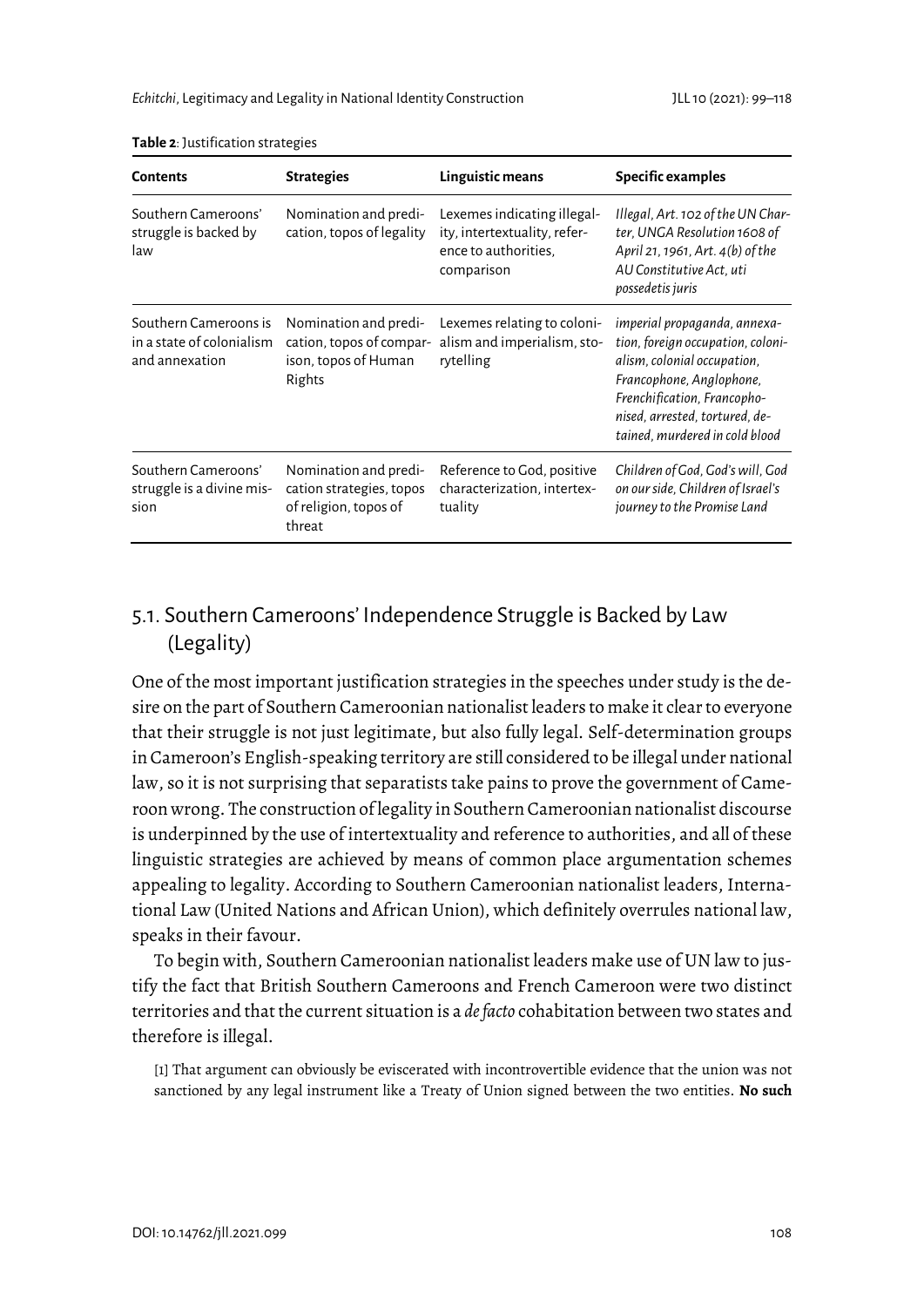**treaty was signed by the two parties and registered at the UN Secretariat in compliance with Article 102 of the UN Charter[2](#page-10-0) .** (Ozughen, 2012, SCNC North America Convention speech)

[2] But as we all know **there is no treaty of union or any legal instrument binding British Southern Cameroons and la Republique du Cameroun**. Under international law any instrument binding distinct peoples and nations is not a matter discussed and resolved in "a mbuh house", beer parlor, at sumptuous dinner tables with beautiful smiling ladies, whatever may be the caliber of leaders concerned. Such an instrument must fulfill conditions set out in **Art. 102 of the UN Charter**: it must be written and signed by the parties concerned and published by UN. (Ngala Nfor, 2014, 53<sup>rd</sup> anniversary speech)

Examples [1] and [2] evidence the use of various argumentation schemes centred around legality and illegality. The justification of separation begins with the use of two distinct toponyms for the territories at stake (as in Example [2]) One of them is in English (Southern Cameroons) and the other one in French (la Republique du Cameroun). This nomination strategy is followed by the use of the topos of legality in order to prove the illegal nature of the cohabitation between Southern Cameroons and French Cameroon. To achieve this, Southern Cameroonian nationalists appeal to the UN, which, according to them, guarantees the legality of their fight. They therefore make reference to the UN Charter, which states the following:

Every treaty and every international agreement entered into by any Member of the United Nations after the present Charter comes into force shall as soon as possible be registered with the Secretariat and published by it. No party to any such treaty or international agreement which has not been registered in accordance with the provisions of paragraph 1 of this Article may invoke that treaty or agreement before any organ of the United Nations. (chapter XVI, article 102)

Having the UN Charter in mind, Southern Cameroonian nationalists therefore indicate that, since no reunification treaty between British Southern Cameroons and French Cameroon was registered at the UN, it is therefore illegal for Southern Cameroons and French Cameroon to be making up a country today. As Southern Cameroons and French Cameroons never signed and/or registered a reunification treaty at the UN, Southern Cameroonian nationalists believe that their country has simply been annexed and should regain the autonomy it is entitled to.

In addition to the above, Southern Cameroonians activists readily anticipate on any counter claims made by the Cameroon government by stressing the right to self-determination, which is fully backed by the UN Charter.

[3] As I speak to you today, a new nation will soon be born in Africa when the people of **Southern Sudan**  vote on January 9<sup>th</sup>, 2011, to take their destiny into their own hands. All indications point to the fact that the people of **Southern Sudan** are resolved to vote for separation and freedom. (Chief Ayamba, 2011, new year message)

[4] **Right to self-determination** is not only inherent and inalienable; it is equally an eternal right of a people. This **right** grows ever stronger in an annexed, occupied and subjugated people suffocating under foreign domination and alien rule. (Ngala Nfor, 2014, 53<sup>rd</sup> anniversary speech)

<span id="page-10-0"></span><sup>&</sup>lt;sup>2</sup> Author's highlights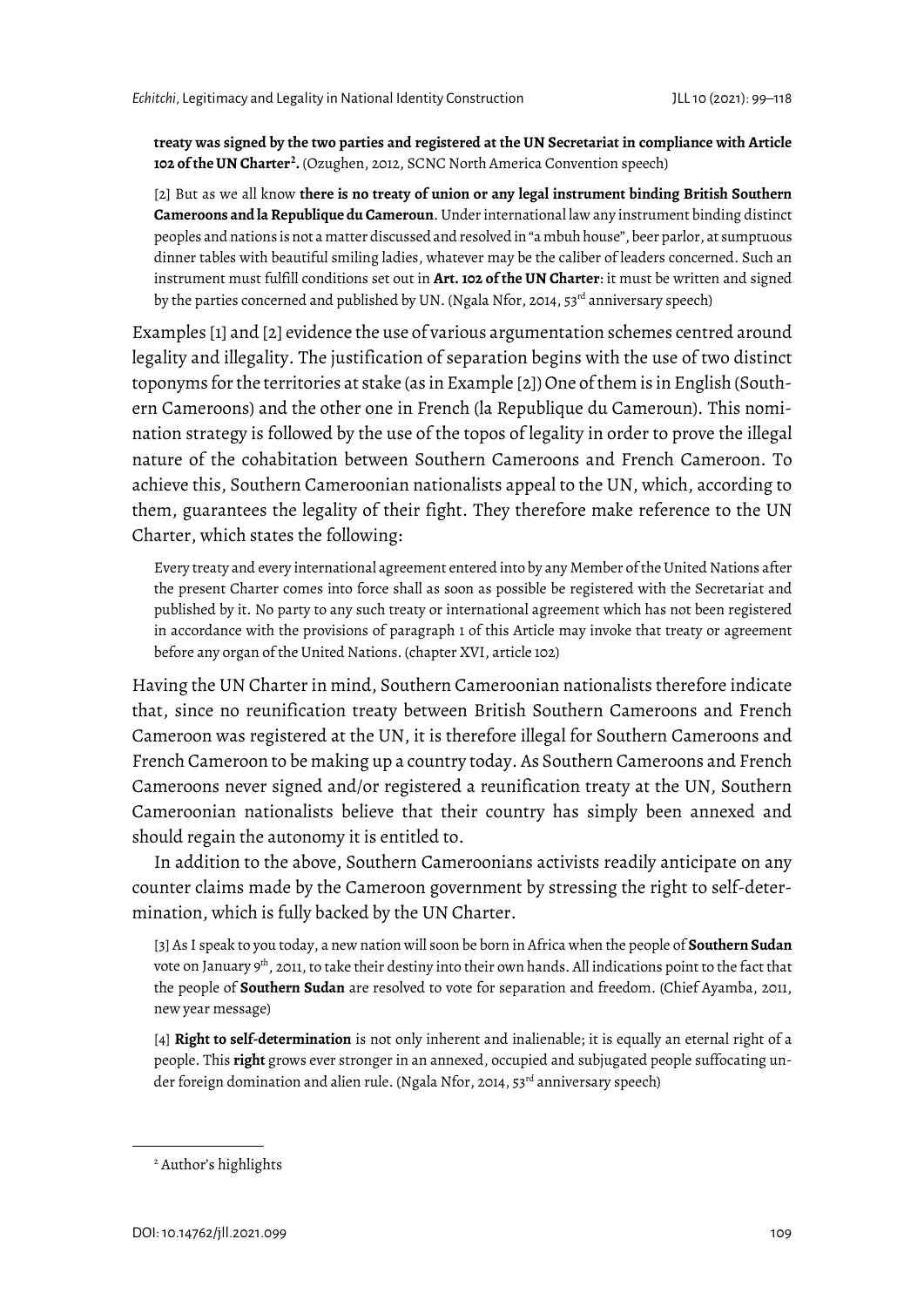[5] We all hail and salute the brave and courageous proud people of Scotland who after 307 years democratically demonstrated their inherent and permanent **right of self-determination**. (Ngala Nfor, 2014, 53rd anniversary speech)

Examples [3], [4] and [5] indicate the fact that even if there was a union treaty between Southern Cameroons and French Cameroon, Southern Cameroonians as a people would still have the right to self-determination under UN law. To make their point clearer, Southern Cameroonians resort to case-law, which consists in establishing legality (or illegality) by drawing parallels. In the examples mentioned earlier, they make us consider South Sudan and Scotland, which share the fact that the populations in both territories were given the opportunity to decide on their political ties with Sudan and the United Kingdom (respectively) in referendums that took place in January 2011 in the case of South Sudan, and September 2014 for Scotland. While the overwhelming majority of South Sudanese went for outright separation, most Scots voted against independence. Southern Cameroonian nationalist leaders thus believe they are entitled to the same right as Scots and South Sudanese, as the right to self-determination is inalienable, in accordance with the UN Charter.

Southern Cameroonian activists don't just resort to UN law in order to justify the legality of their fight, but they even go further by invoking African Union law.

[6] That when French Cameroun became independent on January 1, 1960 and joined UN Membership in September of same year, British Southern Cameroons was not part of and that by **Art. 4(b) of the AU Constitutive Act** and international law once a country becomes independent its international boundaries can never change again. (Ngala Nfor, 2015, message to students)

[7] It is anchored on **Article 4(b) of the Constitutive Act of the African Union** which in time and space is one of the international treaties that the African Commission is habilitated to implement. Broadly speaking, in communication 337, the state of Southern Cameroons is asking the African Commission to declare the Republic of Cameroon to be in violation of the constitutive act of the African Union with respect to the westward expansion of the international boundary of the Republic of Cameroons to include former UN Trust territory of the Southern Cameroons. (Ozughen, 2012, SCNC North America Convention Speech)

Article 4(b) of the AU Constitutive Act, which is cited in examples [6] and [7], stipulates that "the Union shall function in accordance with the following principles: […] b) respect of borders existing on achievement of independence". This article is based on an international legal principle known as *Uti Posseditis*, whose main idea is that no country can extend the territory it inherited from colonialism without previously signing a unification treaty with the territory it will extend to. Therefore, in the above excerpts, Southern Cameroonian activists believe that, since Southern Cameroons and French Cameroon achieved independence on different dates, French Cameroon has violated the *Uti Posseditis* principle by annexing a distinct territory without signing and registering a unification treaty with its people.

What's more, some Southern Cameroonian nationalists like Fon Gorji Dinka even use Cameroon domestic Law to justify the fact that Southern Cameroons is not part of *La république du Cameroun*. In fact, Dinka interprets President Ahidjo's decision to change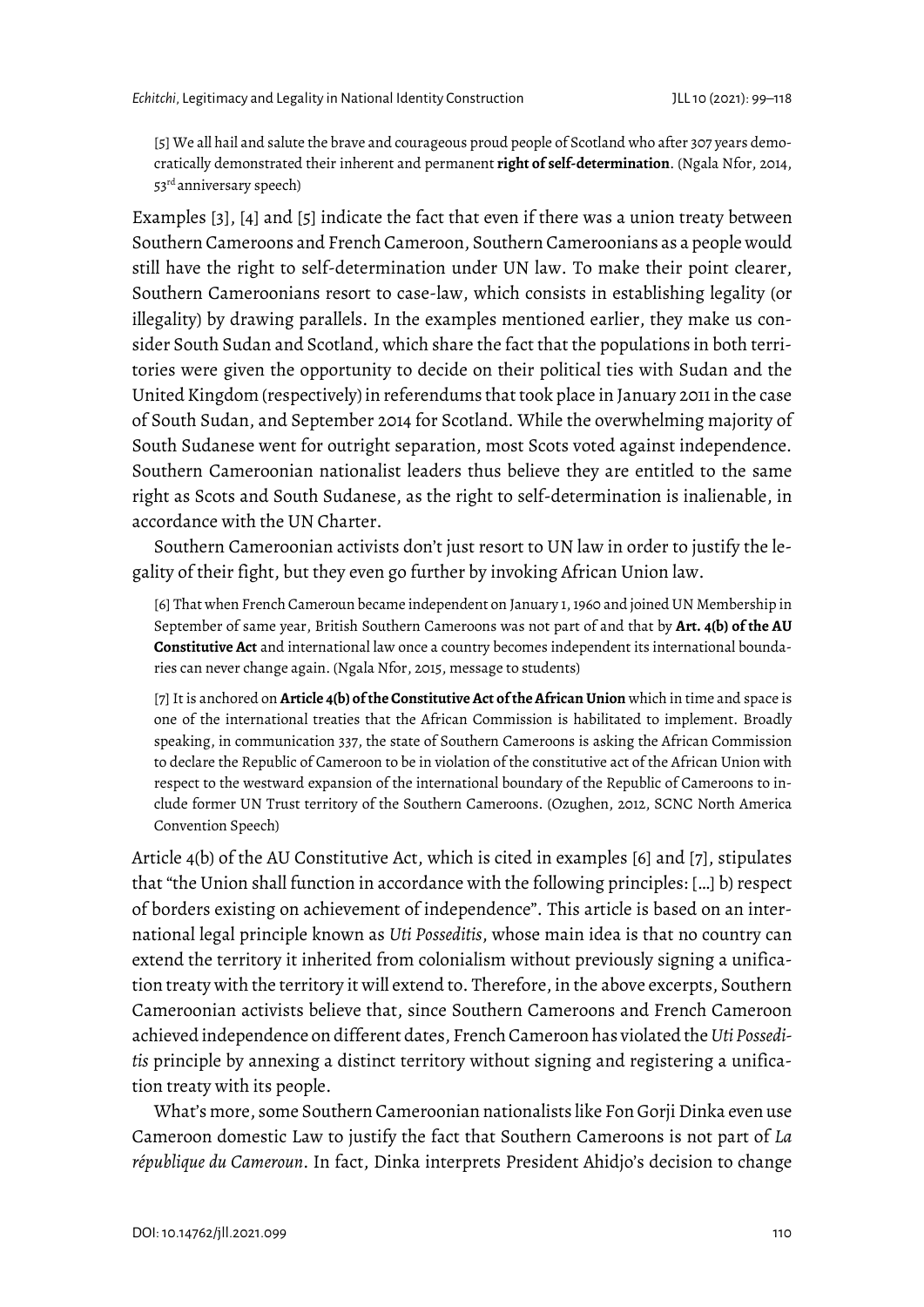Cameroon's official appellation from 'the United Republic of Cameroon' to 'the Republic of Cameroon' (the English translation of the Former French territory's appellation) as an automatic exclusion of Southern Cameroons from the country. This is exactly what transpires from example [8].

[8] a) The demise of the Union (called United Republic of Cameroon) and the automatic resurrection of the French Cameroun and English Cameroons that had been rendered extinct by **the merger of 1st October 1961**.

b) **The judgment of the Cameroon Military Tribunal**that Ambazonia is not part of the Republic of Cameroon and therefore the call for Cameroon to get out of Ambazonia is a call for enforcement of law 84/01. (Fon Gorji Dinka, 2010, address to the nation)

If the unity between Southern Cameroons and *La République du Cameroun* is illegal and such illegality is even backed by international and domestic law, then for Anglophone separatist leaders, Southern Cameroonians have the right to fight for self-determination, and more so because in addition to being legal, their struggle is legitimate as they are living a situation of Human Rights violation and oppression which can only be likened to colonialism, racial segregation or slavery.

### 5.2. Southern Cameroons Is in a State of Colonialism and Annexation (Legitimacy & Legality)

As opposed to the strategies that have been studied earlier, the strategies that fall within this section are characterized by a strong appeal to emotions in order to justify the need for Southern Cameroonians to fight for their political freedom. In fact, through storytelling, and comparison, Southern Cameroonian independence activists present the fate of their people in such a way as to make Southern Cameroonians aware of their suffering and cause sympathy from the others. According to Southern Cameroonian nationalists, their territory is in a state of colonialism and annexation by the French-speaking territory of Cameroon. This is directly related to the legal argument supported by these nationalists, whose underlying principle is the fact that Southern Cameroons and French Cameroon are two distinct political entities and two different nations. The foregoing is confirmed by nomination and predication strategies that build on the use of specific lexical items. In fact, the lexemes such as *annexation*, *colonialism* and *occupation* are often used by Southern Cameroonian independence activists to describe their territory's plight. This is exemplified in excerpts [9] and [10].

[9] For fifty-one years have we suffered all the indignities under the **annexation and colonial occupation** of La Republique du Cameroun. (Ngala Nfor, 2012, 51<sup>st</sup> anniversary speech)

[10] …for Southern Cameroonians to break off from the yoke of **annexation and colonialism** money is needed to lubricate the wheels of the struggle. (Ozughen, 2012, SCNC North America Convention Speech)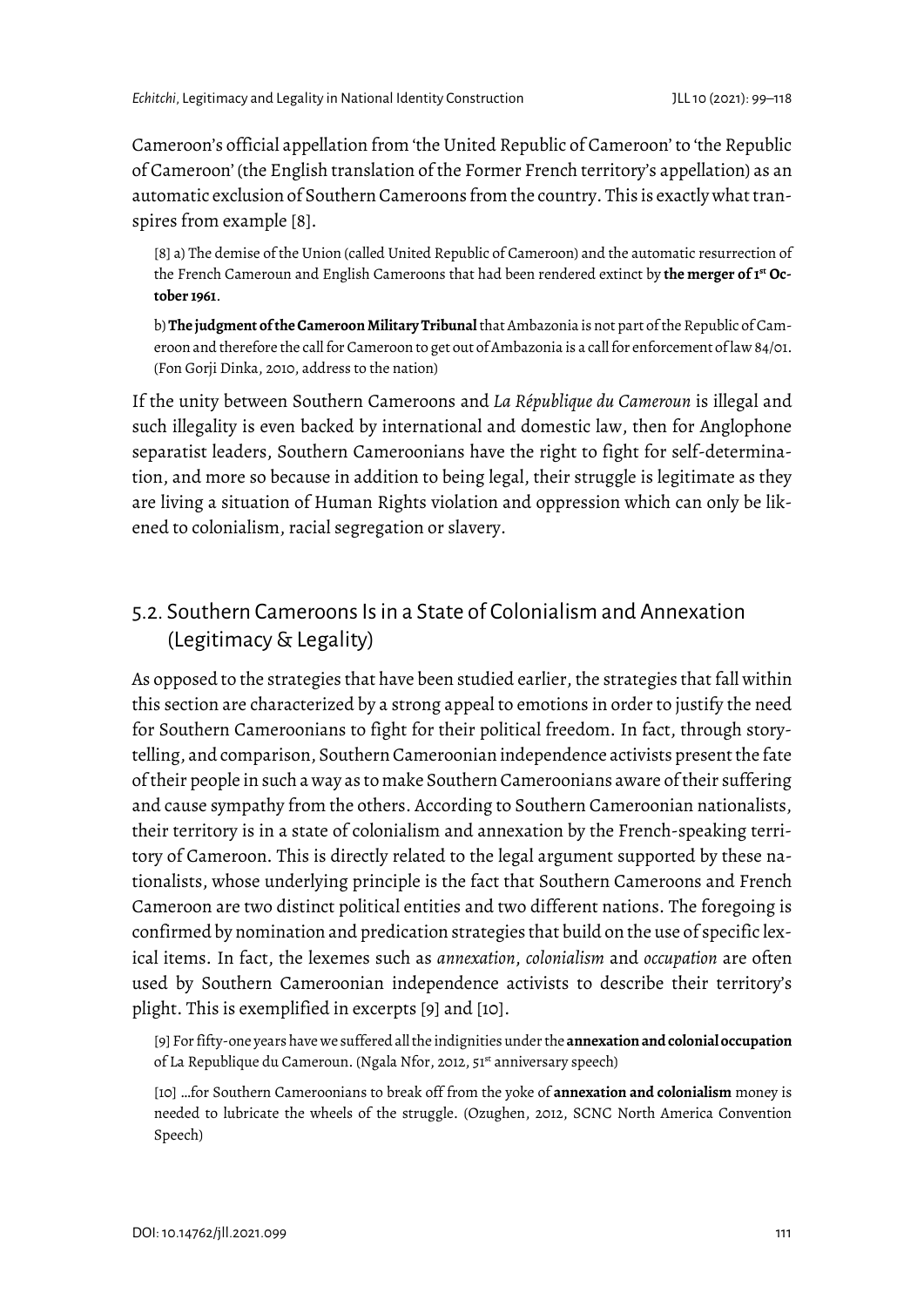After they have made it clear that Southern Cameroons is being annexed, through nomination and predication, Southern Cameroonian nationalists then proceed to discuss the consequences of that situation. The occupation of Southern Cameroons by French Cameroon is characterized by Human Rights violations, the destruction of Southern Cameroonians' identity, as well as the exploitation of Southern Cameroons' natural resources.

First of all, Southern Cameroonian nationalists attempt to persuade their national and international audience that something needs to be done in order to set the people free from suffering and abuse. This idea is deeply grounded in the topoi of Human Rights and comparison. Nationalist leaders greatly rely on storytelling to talk about specific Human Right violations carried out by the Francophone-dominated regime. This is what transpires from examples [11] and [12].

[11] While asserting our right to celebrate 1<sup>st</sup> October 2001 as our 40<sup>th</sup> Independence anniversary, the cream of SCNC leadership was **arrested, brutalized, tortured and incarcerated** for long periods. Prior to that date, the occupation forces of la Republique du Cameroun had orchestrated a **diabolical** plot in 1997 during which they **arrested** several dozens of Southern Cameroonians in the so-called "terrorist attacks" carried out sporadically in parts of Southern Cameroons. They were later transferred to Yaounde where they faced a military tribunal **which tried them in French, an alien language they did not understand. Some were sentenced to life imprisonment while others received long jail/sentence for crimes they didn't commit.** Most of them **died as a result of torture** inflicted on them such as Julius Nguh Ndi, Philip Tete and last but not the least Pa Ndifet Zacharia Khan, who **passed away** just three months ago as a result of **torture** he was subjected to in 1997. (Chief Ayamba, 2010, 49<sup>th</sup> anniversary speech)

[12] In typical Machiavellian style, the **ruthless forces of la Republique du Cameroun swooped on** the patriots and freedom fighters and arrested 84 activists and leaders whom they **crammed into Gendarmerie and Police cells under very inhuman conditions**. (Ngala Nfor, 2013, end-of-year message)

While they tell stories of the abuse carried out by the Francophone-dominated administration in Southern Cameroons, Southern Cameroonian independence activists use very strong words such as *brutalized* or *tortured*. They claim that anytime the people of Southern Cameroons wanted to exercise their right to self-determination they would always be repressed by the Cameroon government in the most inhumane ways possible. The use of these lexemes is therefore part of what we called nomination and predication strategies, while the overall argument falls within the topos of Human Rights, as the major aim here is to state that Cameroon's violation of Human Rights in Southern Cameroons is a legitimate reason to push for independence.

Furthermore, Anglophone nationalists liken their situation to South Africa's Apartheid. This comparison is again aimed at telling the world that the presence of Cameroon's Francophone-dominated administration in Southern Cameroons is certainly a blatant violation, not only of international law but also of Human Rights. It is worth noting that the Apartheid is a racial segregation and white minority rule that was applied in South Africa and was unanimously condemned by the international community because of its undemocratic and racist foundations. We noted a tendency on the part of Southern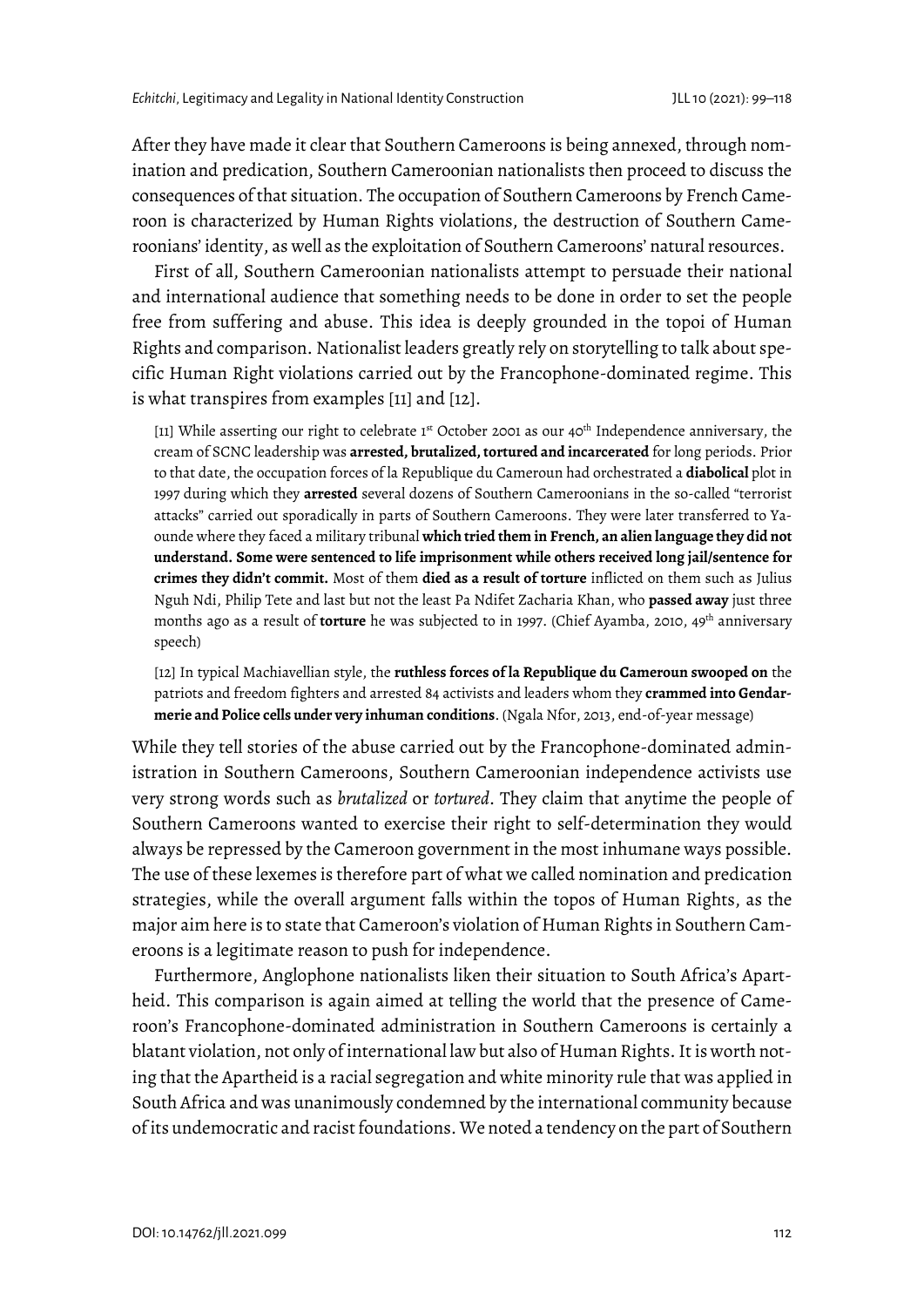Cameroonian nationalist leaders to use Apartheid as a perfect illustration of what they and their people are struggling against, as seen in example [13].

[13] Should the UN and international Community doubt the resolve of our people to free themselves from the shackles of annexation, colonialism and **neo-apartheid**, it should, as was the case in East Timor, Namibia, most recently in South Sudan, to name a few, conduct a referendum in British Southern Cameroons. (Ngala Nfor, 2012, 51<sup>st</sup> anniversary speech)

So far, we have seen how Southern Cameroonian leaders make use of nomination and predication strategies and the topoi of comparison and Human Rights to describe their territory as colonially occupied and their people as being exploited and abused by the occupier, that is the former French Cameroon. In addition, Southern Cameroonian independence activists believe that their territory's resources are exploited by Cameroon. To further prove their point, Southern Cameroonian independence activists stress that before unification with French Cameroon, Southern Cameroons had a vibrant economy, which mostly relied on agriculture and its numerous natural resources, such as oil and timber. The topos of comparison is also used here, and it involves comparing Southern Cameroons during British rule to the same territory nowadays. Linguistic means of realization such as storytelling and examples are used to emphasize the fact that unification with French Cameroon has been a deadly blow to Southern Cameroon's economy, as seen in examples [14] and [15].

[14] For fifty-one years we have seen our **seaports, airports closed down and roads that link our towns and regions abandoned while for purposes of assimilation** our towns are linked by tarred roads to La Republique du Cameroun towns. (Ngala Nfor, 2012, 51<sup>st</sup> anniversary speech)

[15] After 1972 anti-constitutional referendum, **seaports, airports, PowerCam, Santa Coffee Estate and other financial and economic institutions established by British Southern Cameroons Government were all closed while CamBank and Produce Marketing Board with a huge stabilization fund were transferred to Yaoundé and Douala respectively**. This political action was taken to make British Southern Cameroons economically subservient and entirely dependent on la Republique du Cameroun. There is no similar action that was ever taken in favour of Southern Cameroons. (Ngala Nfor, 2015, letter to the elite)

After reunification, all the infrastructure and other companies which contributed to Southern Cameroons' economic wellbeing were dissolved in order to allegedly impoverish the people of Southern Cameroon and make them dependent on French Cameroon. Moreover, Southern Cameroonian nationalists indicate that the money which Cameroonian companies make in Southern Cameroons is not used to develop the territory, but rather transferred to French Cameroon. This is why Southern Cameroonian nationalist leaders believe that this unfair situation is another justification for their fight for independence, as it is legitimate for any group of people to fight for what is theirs.

[16] Royalty for petrol and timber from British Southern Cameroons is paid to Douala City Council and Sangmalima council respectively of la Republique du Cameroun. (Ngala Nfor, 2015, letter to the elite)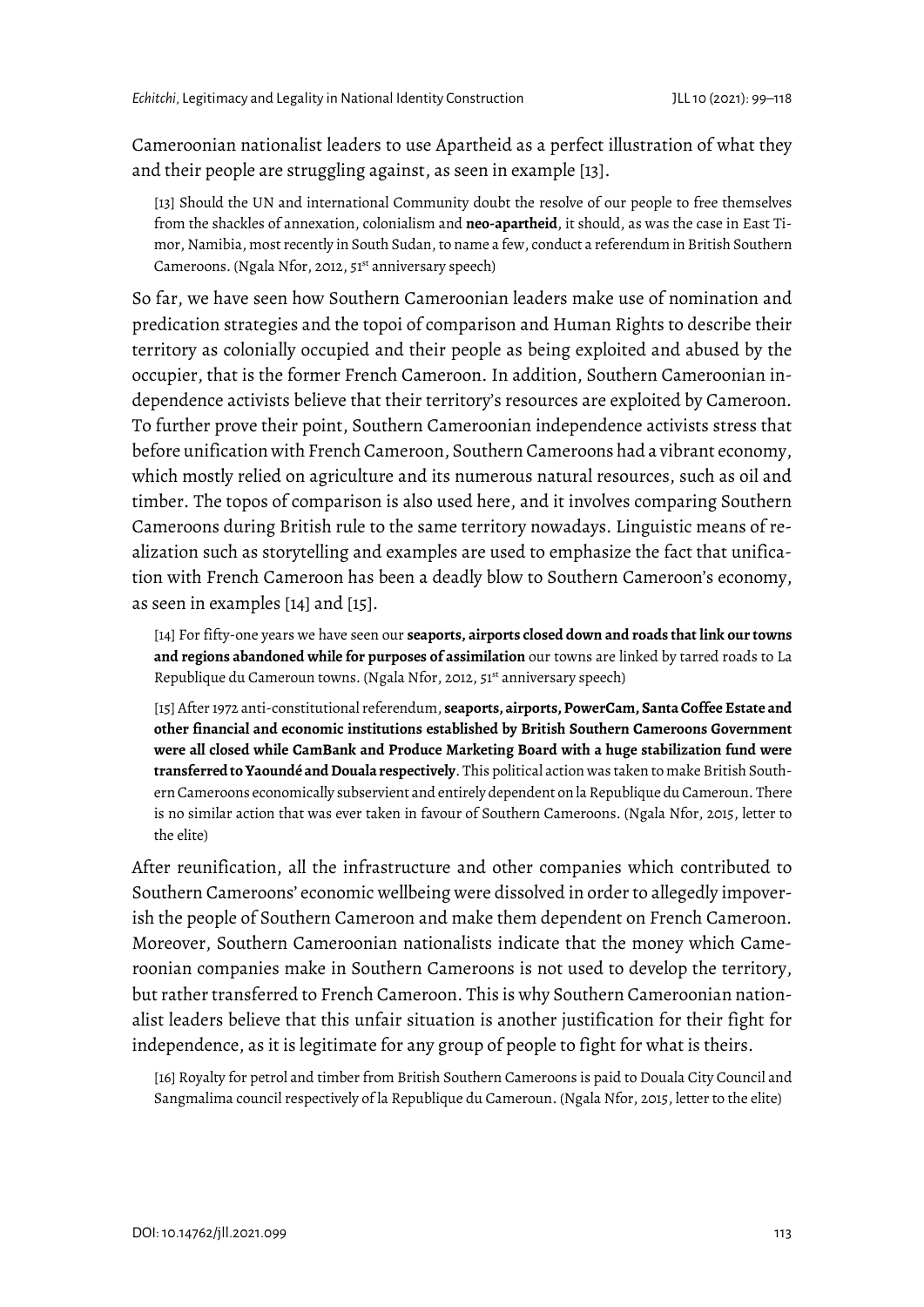[17] The first impediment is the fact that our elected representatives serve in Cameroon Parliament and claim that our 6 million people relish French Cameroon imperialism. These MPs constitute the conveyor belt that takes our oil wealth to Yaounde; (Fon Gorji Dinka, 2010, address to the nation)

So far, we have studied two semantic macro-structures used by Southern Cameroonian nationalists to justify their fight for independence. These contents include claims that the struggle for Southern Cameroons' independence is backed by law and that the territory is in a state of colonialism and annexation. While the first content we studied appeals to legality, the second one falls within the framework of legitimacy. Finally, Southern Cameroonians nationalist leaders may also resort to religion to justify their plight.

### 5.3. Southern Cameroons' Independence Struggle Is a Divine Mission (Legitimacy)

Religion is a very important part of the Southern Cameroonian culture, since traditional churches such as the Roman Catholic, Presbyterian and Baptist churches have always heavily influenced Southern Cameroons' politics and education. In addition to the aforementioned churches, Evangelical and Pentecostal denominations have been gaining ground over the last decades. Being well aware of this situation, the leaders of the Southern Cameroonian independence struggle frequently make use of religious references in order to legitimize their struggle amongst their territory's highly religious population. According to Southern Cameroonian independence activists, their fight is indeed a microcosm of the universal fight between good and evil, a God-ordained struggle. The linguistic strategies used to prove this point include nomination and predication as well as argumentative strategies. Nomination and predication strategies are evidenced by constant references to divinity and the use of positive characterization such as *Children of God* when talking about Southern Cameroonians. As concerns, argumentative strategies, they are mostly built on the topos of religion and enforced in discourse through intertextuality.

To begin with, secessionist activists emphasize the fact that the people of Southern Cameroons are children of God and that Southern Cameroons is their Promise Land. Following this argument, French Cameroon's occupation of Southern Cameroons is an act of defiance against God.

[18] Compatriots of the hour, **Fellow Children of God**… (Gorji Dinka, 2010, nationality campaigns address)

[19] But first of all let's unite to keep off the vultures of la Republique from occupying our **God-given land** which they are exploiting for their selfish ambition. (Ayamba, 2010, end-of-year message)

Being children of God and having Southern Cameroons as a divine inheritance, Southern Cameroonian independence activists therefore believe that their struggle is inspired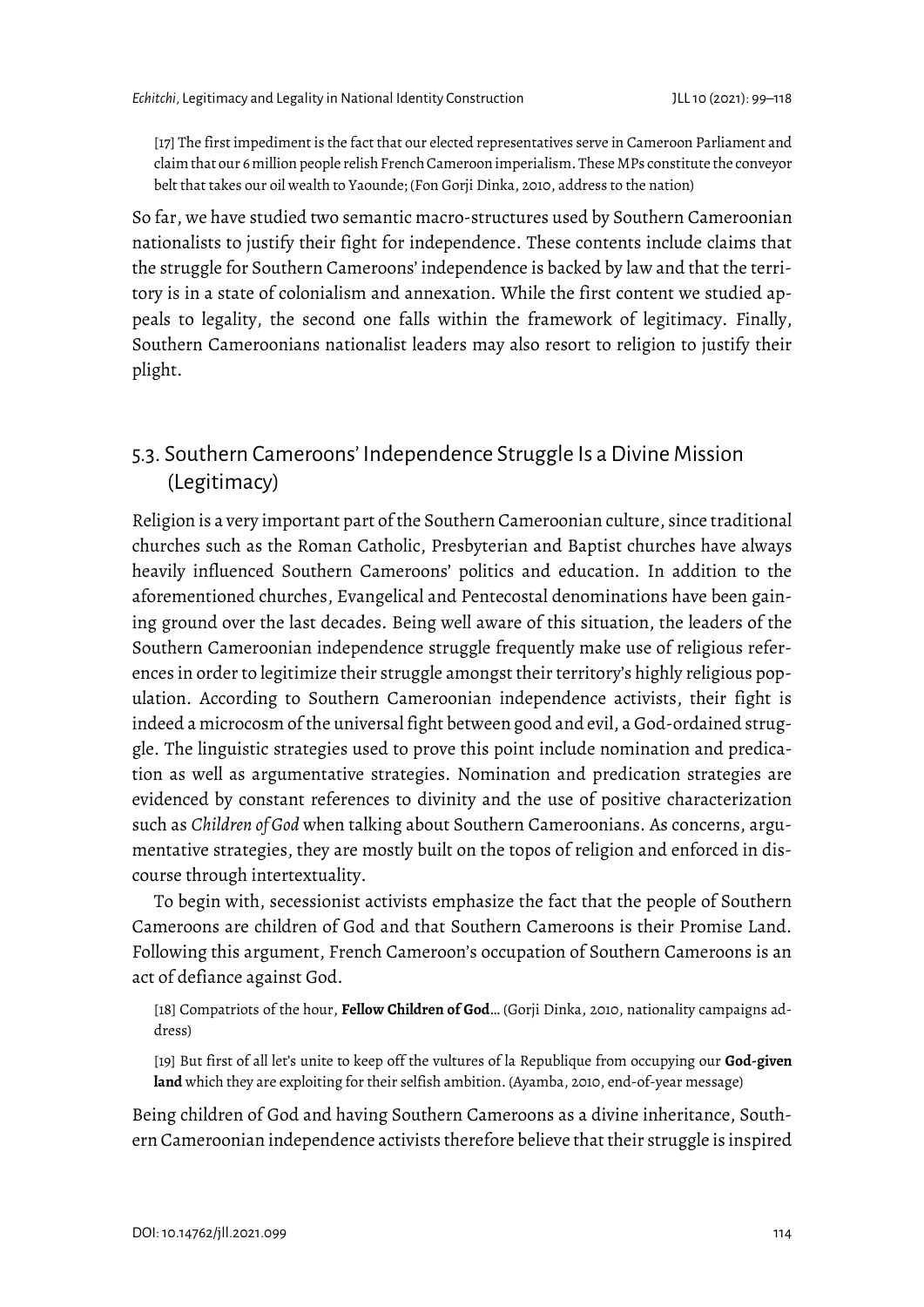and ordained by God and receives divinity's full support. By so doing, they aim at encouraging more people to join the struggle, while threatening those Southern Cameroonians who may be lagging behind (topos of threat). This is clearly illustrated in examples [20] and [21].

[20] I found out since 1985 that ours is **a spiritual struggle initiated, organized and led by the Lord God Almighty Himself**. That the Ambazonian struggle grows stronger by the day evinces the spiritual dimensions of the struggle. (Fon Gorji Dinka, 2010, address to the nation)

[21] Live for a better humanity by first freeing yourself from foreign domination. **God sent you here on mission**. (Ngala Nfor, 2013, end-of-year message)

Presenting the struggle for independence as a divine mission not only justifies the independence struggle by bringing out its *raison d'être*, but also makes it clear victory is at hand, given that, according to the principles of Christianity, no one can resist God's will. To further illustrate this, Southern Cameroonian independence activists often liken their plight to the Biblical account of the Israelites' journey to the Promise Land.

[28] Here today 1st October 2012 in Buea, **we are crossing the Jordan to repossess our land, the only divine inheritance we have on planet earth**. In faith and courage, never again shall we look back. No! (Ngala Nfor, 2012, 51<sup>st</sup> anniversary speech)

This Biblical comparison found in example [28] clearly summarizes Southern Cameroonian leaders' religious strategies. As a matter of fact, the people of Southern Cameroons are seen as God's people, just like the Israelites, while French-speaking Cameroonians are compared to the Egyptians, who exploited and dominated the Israelites for 400 years. The Promise Land here is Southern Cameroons. Just like the people of Israel in the Bible, Southern Cameroonians have to cross a desert of difficulties and trouble in order to get to that Promise Land. But as Ngala Nfor suggests, victory is near, since according to Christian beliefs, God has always been with people and will remain by their side.

# 6. Final Considerations

This paper was aimed at describing the strategies used by Anglophone Cameroon independence activists to justify separation between their people and the French-speaking citizens of Cameroon. Thirteen speeches authored by some of Southern Cameroons' most influential nationalists were thus selected and analyzed, and the speechwriters' justification strategies were found to fit into three semantic macrostructures or contents aimed at proving that Southern Cameroons' struggle is backed by law, that the territory is enduring colonialism and annexation, and that independence is a divine mission. This confirmed the initial assumption that the justification of Southern Cameroons' struggle for independence is built around two main ideas, namely legality and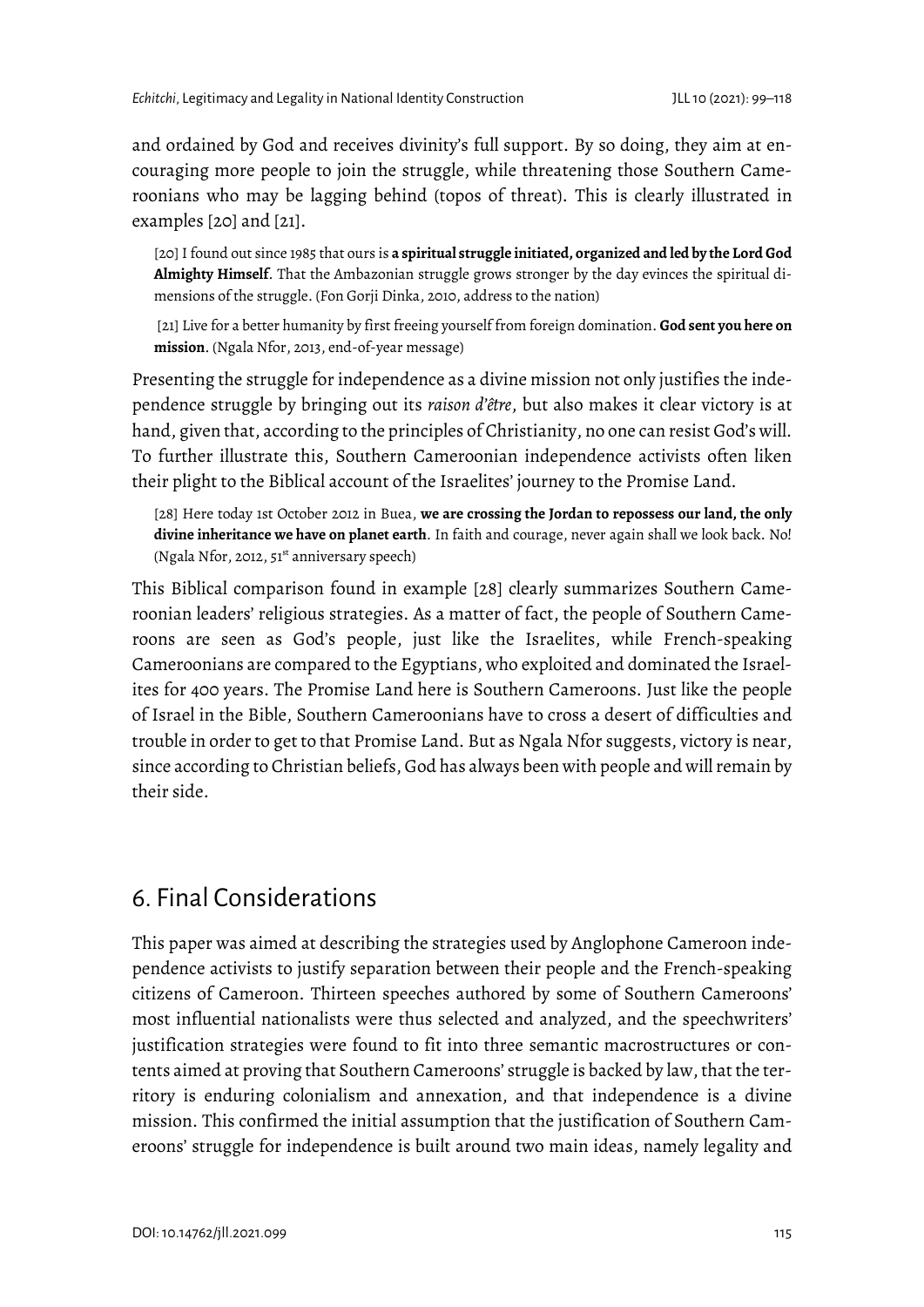legitimacy. As concerns legality, Southern Cameroonian activists make use of various strategies such as intertextuality, quoting authorities, storytelling as well as the historyas-a-teacher topos to support the idea that the independence struggle is backed by law. After having mentioned that Southern Cameroons and French Cameroon had their independences on different occasions, Southern Cameroonian activists make reference to the principles of intangibility of boundaries as well as *Uti Posseditis* in order to justify the idea that French Cameroon cannot legally justify its presence in Southern Cameroons. To give further strength to their argument they mention the alleged inexistence of a treaty of union between Southern Cameroons and French Cameroons, as international law would require. In addition, the legitimacy of the struggle can be interpreted as the idea that even if there were no legal grounds for Southern Cameroons to fight for independence, the situation of exploitation and abuse faced by the people of Southern Cameroons could still justify their fight for independence. Southern Cameroonian nationalist leaders make use of storytelling and the topos of Human Rights and that of justice and equality in order to give some reasons why Southern Cameroonians want to be independent. Their natural resources are exploited to the benefit of the Frenchspeaking part of the country. Finally, the struggle for independence is claimed to be inspired and ordained by God. Southern Cameroons is likened to the biblical Promise Land and the independence struggle the walk towards that promise land. In order to gain support from the international community, different argumentation schemes which involve not only the use of legal texts but also accounts of unfair treatment and suffering are therefore used. It may not be wrong to believe that storytelling and legal intertextuality are directed at international bodies while religious arguments target specifically the local population. This makes one understand that when dealing with unrecognized states, discourses for the construction of national identity involve not only strategies aimed at rallying in-group members, but also efforts to gain support from the international community, knowing that such external support can be used to gain more adherents within the community.

To conclude, it is worth noting that justification strategies, which were discussed in this paper, are just a small part of the vast array of strategies that Southern Cameroonian secessionist leaders have used to construct their national identity. Therefore, a complete study of national identity construction in Southern Cameroons should include what Wodak et al. (2009) refer to as constructive, transformative and dismantling strategies. Furthermore, it might be interesting to carry out research into the conflict between the discursive construction of *Cameroonian-ness* and Southern Cameroon independence discourse.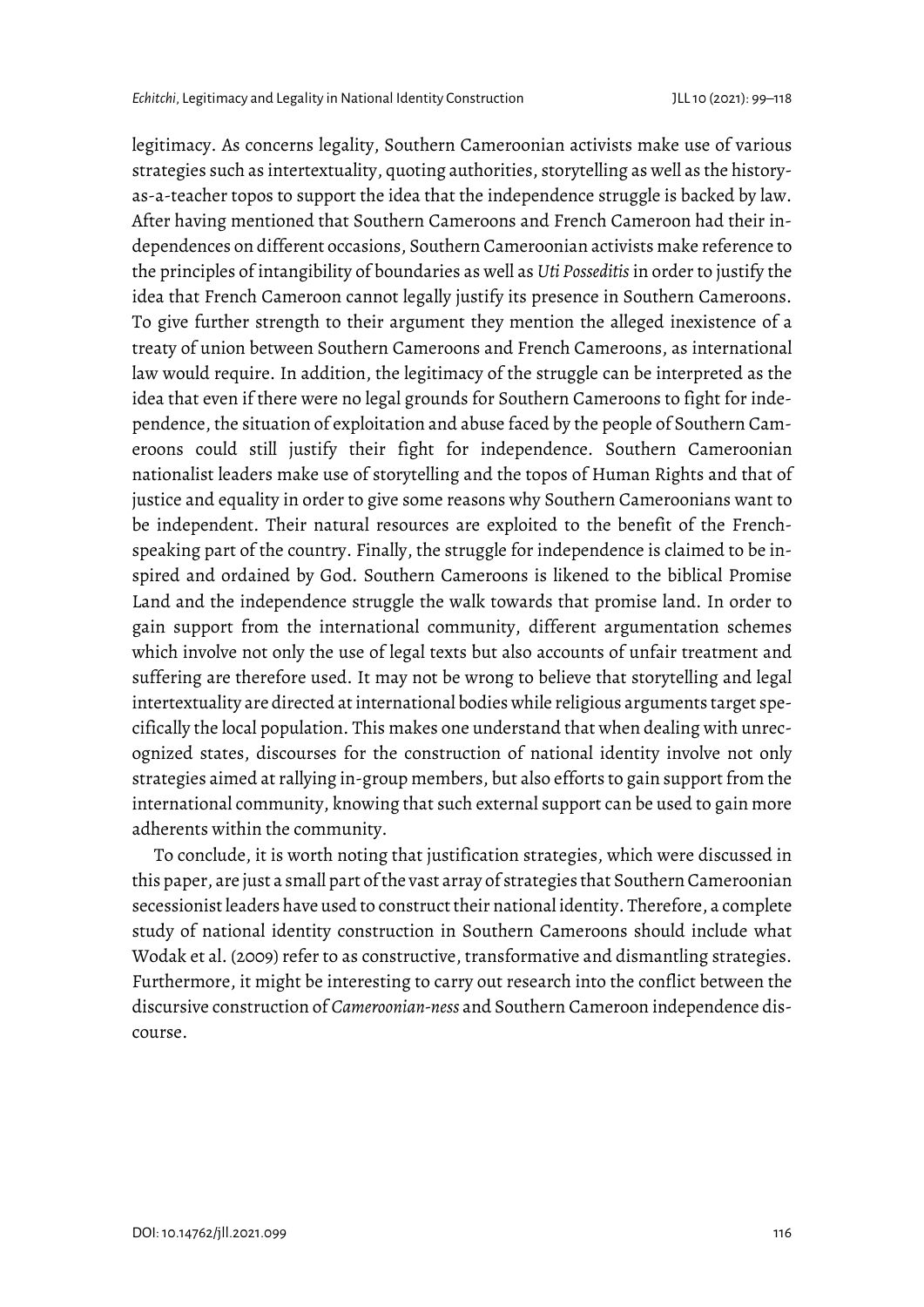### References

- A.U. Constitutive Act (2000). Available at: [au.int/sites/default/files/pages/34873-file-constitutive](https://au.int/sites/default/files/pages/34873-file-constitutiveact_en.pdf) [act\\_en.pdf](https://au.int/sites/default/files/pages/34873-file-constitutiveact_en.pdf) (accessed 20 July 2021).
- Anderson, Benedict (2006). *Imagined Communities: Reflections on the Origins and Spread of Nationalism* (revised edition). London, New York: Verso.
- Anyefru, Emmanuel (2010). Paradoxes of the Internationalisation of the Anglophone Problem in Cameroon. *Journal of Contemporary African Studies*, 28(1), 85–101. DOI: [10.1080/02589000903542624.](https://doi.org/10.1080/02589000903542624)
- Chan Chi, Kit (2014). China as 'Other': Resistance to and Ambivalence Toward National Identity in Hong Kong. *China Perspectives, 1*, 25–34. DOI: [10.4000/chinaperspectives.6374.](https://doi.org/10.4000/chinaperspectives.6374)
- Costelloe, Laura (2014). Discourses of Sameness: Expressions of Nationalism in Newspaper Discourse on French Urban Violence in 2005. *Discourse and Society*, 25(3), 315–340. DOI: [10.1177/0957926513519533.](https://doi.org/10.1177/0957926513519533)
- De Cillia, Rudolf, Wodak, Ruth & Reisigl, Martin (1999). The Discursive Construction of National Identities. *Discourse and Society*, 10(2), 149–173. DOI: [10.1177/0957926599010002002.](https://doi.org/10.1177/0957926599010002002)
- Echitchi, Raymond (2017). "Catalunya no és Espanya": A Critical Discourse Analysis of Artur Mas's Selected Speeches. Odisea, 18, 7-22. DOI: 10.25115/odisea.voi18.1895.
- Fochingong, Charles C. (2005). Exploring the Politics of Identity and Ethnicity in State Reconstruction in Cameroon. *Social Identities*, 11(4), 363–380. DOI[: 10.1080/13504630500356355.](https://doi.org/10.1080/13504630500356355)
- Gavrilos, Dina (2010). Becoming '100% American': Negotiating Ethnic Identities Through Nativist Discourse. *Critical Discourse Studies*, 7(2), 95–112. DOI: [10.1080/17405901003675398.](https://doi.org/10.1080/17405901003675398)
- Hall, Stuart(1996). The Question of Cultural Identity. In Hall, Held, Hubert & Thompson (Eds.), *Modernity: An Introduction to Modern Societies* (pp. 274–314). Oxford: Blackwell.
- Hobsbawn, Eric & Ranger, Terence (1983). *The Invention of Tradition*. Cambridge, UK: CUP.
- Howarth, David (2000). *Discourse*. Buckingham, Philadelphia: Open University Press.
- Huang Hoon, Chng (2004). Celebrating Singapore's Development: An Analysis of the Millennium Stamps. In Young, & Harrison (Eds.), *Systemic Functional Linguistics and Critical Discourse Analysis: Studies in Social Change* (pp. 140–155). London: Continuum Press.
- Jensen, Karen Vognsen (2008). *Afrikaner Identities in Contemporary South Africa*. Master´s Dissertation. Aalborg University.
- Kam Kah, Henry (2012). The Anglophone Problem in Cameroon: The North West/South West Dichotomy from 1961–1996. *Cameroon Journal on Democracy and Human Rights*, 6(1), 71–103.
- Karner, Christian (2005). The 'Habsburg Dilemma' Today: Competing Discourses of National Identity in Contemporary Austria. *National Identities*, 7(4), 409–432. DOI: 10.1080/14608940500334382.
- Konings, Piet & Nyamnjoh, Francis B. (1997). The Anglophone Problem in Cameroon. *The Journal of Modern African Studies*, 35(2), 207–229.
- Mummery, Jane & Rodan, Debbie (2007). Discursive Australia: Refugees, Australianness, and the Australian Public Sphere. *Journal of Media and Cultural Studies*, 21(3), 347–360. DOI[: 10.1080/10304310701460672.](https://doi.org/10.1080/10304310701460672)
- Ngoh, Victor J. (1999). The Origins of the Marginalisation of Former Southern Cameroonians 1961-1966: A Historical Analysis. *Journal of Third World Studies*, XVI(1), 165–183.
- Olick, Jeffrey K., Vinitzky-Seroussi, Vered & Levy, Daniel (2011). *The Collective Memory Reader*. Oxford, UK: OUP.
- Phillips, Luise J. & Jørgensen, Marianne W. (2002). *Discourse Analysis as Theory and Method*. London: SAGE Publications.